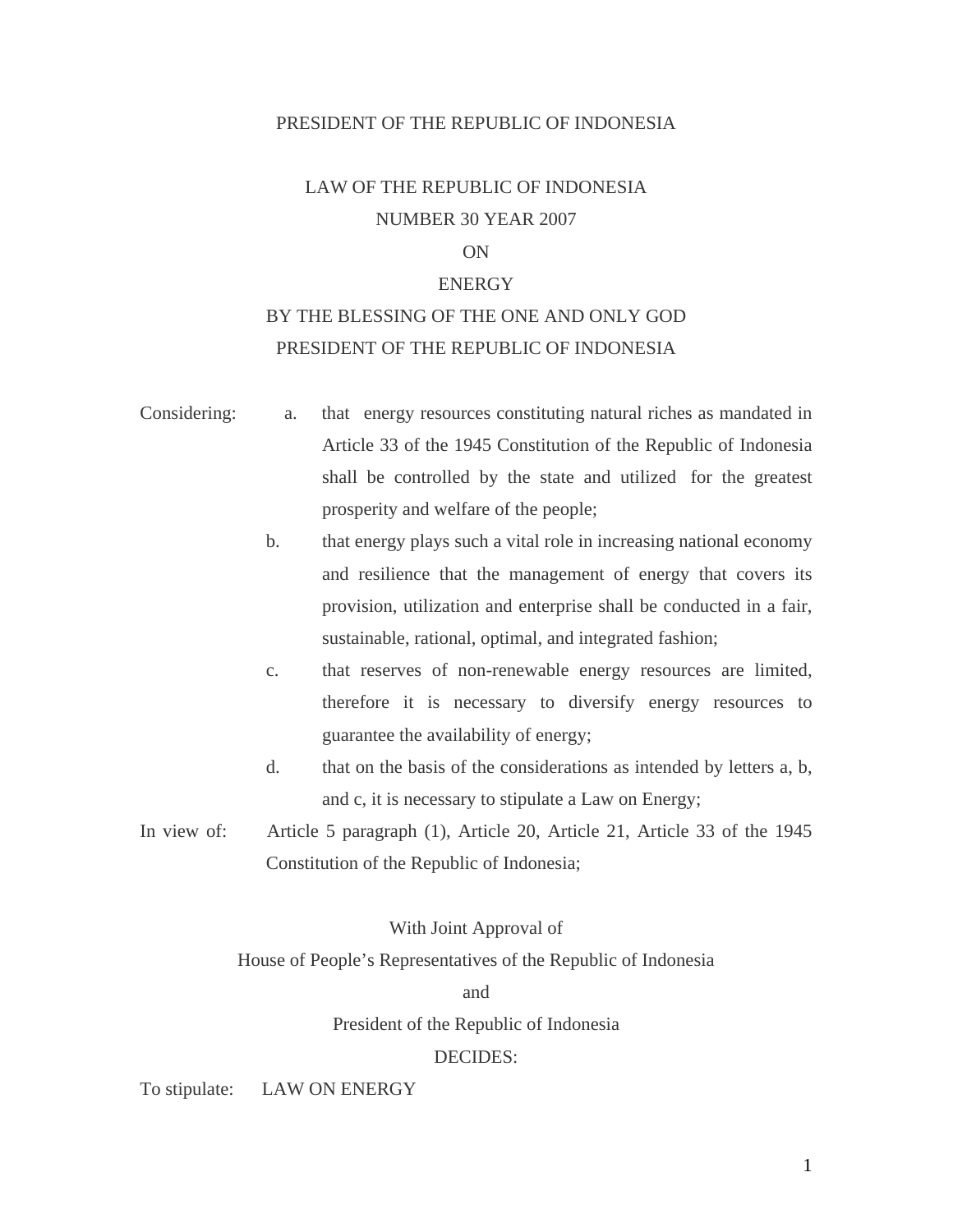#### CHAPTER I

#### GENERAL PROVISIONS

#### Article 1

The following definitions shall apply in this Law:

- 1. Energy shall mean the capacity to perform work that may take the form of heat, light, mechanics, chemical, and electromagnetic.
- 2. Energy sources shall mean anything that can produce energy, both directly and indirectly, through conversion or transformation processes.
- 3. Energy resources shall mean the natural resources that can be utilized, both as energy source and energy.
- 4. New energy sources shall mean the energy sources that can be produced through new technologies, coming from both renewable energy sources and nonrenewable energy sources, such as nuclear, hydrogen, coal bed methane, liquefied coal, and gasified coal.
- 5. New energy shall mean the energy coming from new energy sources.
- 6. Renewable energy sources shall mean the energy sources produced from sustainable energy resources if well managed such as geothermal, wind, bioenergy, sunlight, water flow and waterfall, and the movement and difference of sea layer temperature.
- 7. Renewable energy shall mean the energy coming from renewable energy sources.
- 8. Non-renewable energy sources shall mean the energy sources produced from non replenishable energy resources if continuously exploited, such as oil, natural gas, coal, turf, and bituminous shale.
- 9. Non-renewable energy shall mean the energy coming from non-renewable energy sources.
- 10. Environment means a spatial unit with all objects, capacities, conditions, and living creatures, including human beings and their behaviors, which affect the life and well-being of human beings and other living creatures.
- 11. Preservation of environmental functions shall mean a series of efforts intended to maintain the supporting and carrying capacities of the environment.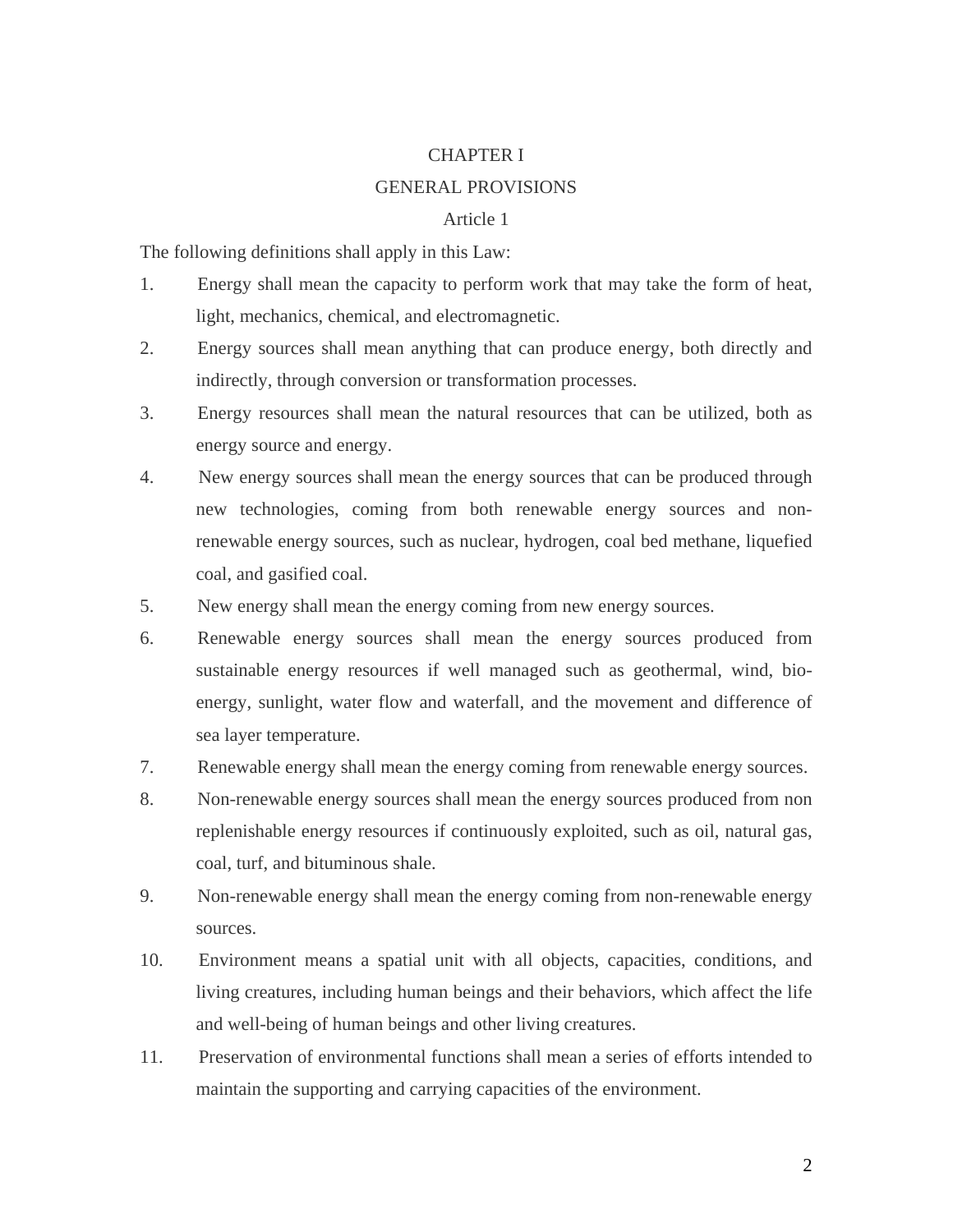- 12. Business entity shall mean a company in the form of a legal entity that runs a continuous and permanent business and is established in accordance with the laws and regulations and is operational and domiciled within the territory of the Unitary State of the Republic of Indonesia.
- 13. Permanent business establishment shall mean a business entity established and having a legal entity outside the Unitary State of the Republic of Indonesia engaged in activities and domiciled within the territory of the Unitary State of the Republic of Indonesia and obliged to comply with the laws and regulations of the Republic of Indonesia.
- 14. Energy buffer reserve shall mean the quantity of the energy sources and energy stored nationally required to meet the nation's energy requirements in a given period of time.
- 15. Provision of energy shall mean any activity or process aimed to make available energy, both from Indonesia and overseas.
- 16. Utilization of energy shall mean any activity using energy, both directly and indirectly, from energy sources.
- 17. Management of energy shall mean an activity consisting of the provision, enterprise, and utilization of energy and the provision of strategic reserves and the conservation of energy resources.
- 18. Enterprise of energy shall mean an activity consisting of the provision and/or utilization of energy.
- 19. Enterprise of energy services shall mean a service business activity directly or indirectly associated with the provision and/or utilization of energy.
- 20. Energy reserves shall mean the energy resources whose location, quantity and quality have been known.
- 21. Energy diversification shall mean diversifying the utilization of energy sources.
- 22. Strategic reserves shall mean the energy reserves for the future.
- 23. Energy conservation means a systematic, planned and integrated effort intended to preserve domestic energy resources and to improve efficiency in their utilization.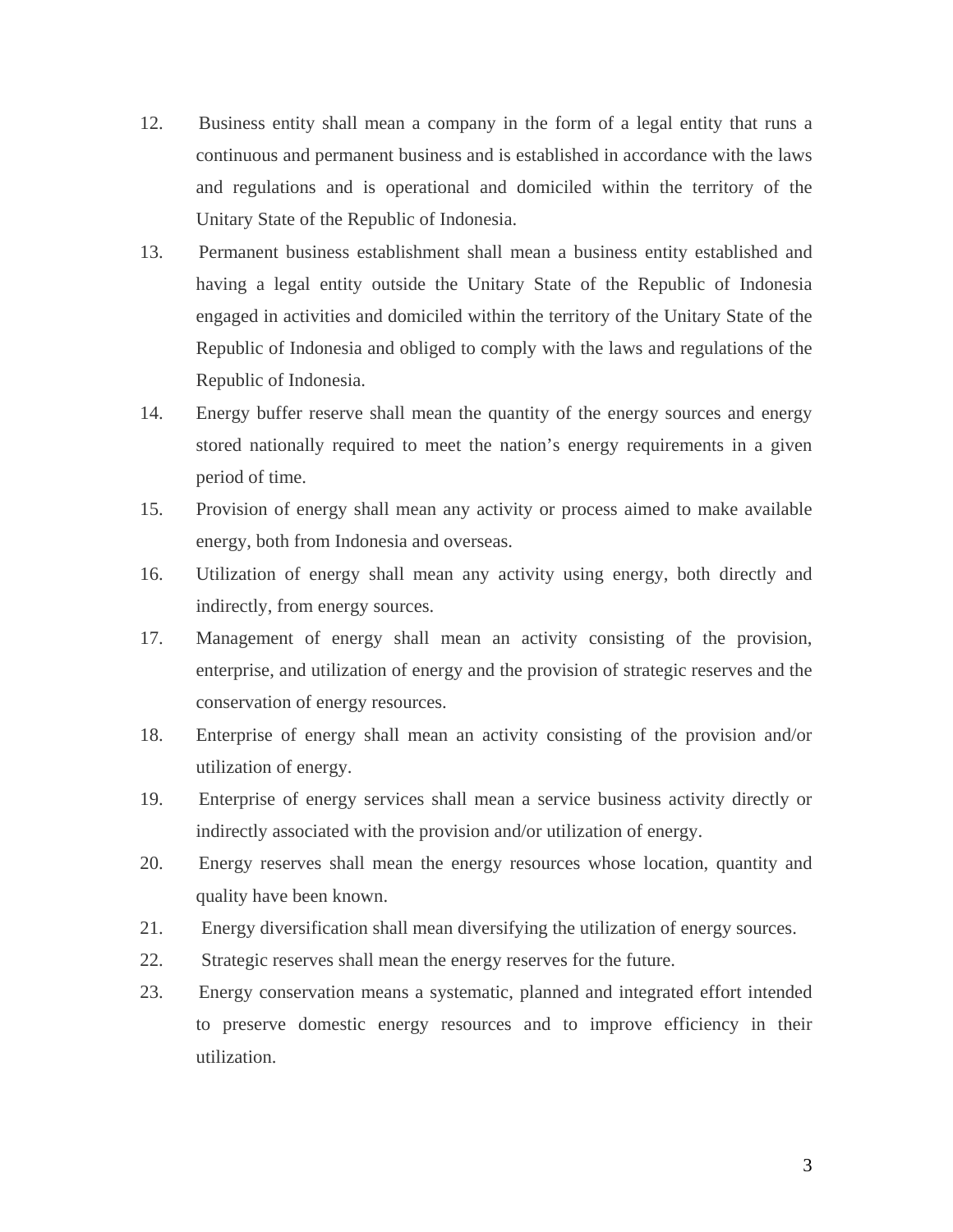- 24. Conservation of energy resources shall mean the management of energy resources that guarantees their utilization and supply by continuing to maintain and improve the quality of the value and diversity of the energy resources.
- 25. National energy policies shall mean the policies on the management of energy based on the principles of fairness, sustainability and environmental outlook aimed to create national energy independence and resilience.
- 26. National Energy Council shall mean a national, independent and permanent institution in charge of the execution of the national energy policy.
- 27. Master plan on energy shall mean an energy management plan intended to meet energy requirements in a region, some regions, and in the country.
- 28. Central Government, hereinafter referred to as Government is the President of the Republic of Indonesia who holds the authority to govern the Republic of Indonesia as intended by the 1945 Constitution of the Republic of Indonesia.
- 29. Regional government shall mean the governor, regent, or mayor and regional instrumentalities as the elements of the regional government administration.
- 30. Minister means the minister who is in charge of energy affairs.

#### CHAPTER II

### PRINCIPLES AND OBJECTIVES

#### Article 2

Energy shall be managed under the principles of beneficial use, rationality, fair efficiency, value added enhancement, sustainability, people's welfare, environmental functions preservation, national resilience, and integratedness by prioritizing the nation's capability.

#### Article 3

To support national sustainable development and improve national energy resilience, the management of energy shall be aimed to:

- a. Achieve independence in the management of energy;
- b. Guarantee the availability of domestic energy, both from domestic and oversea sources.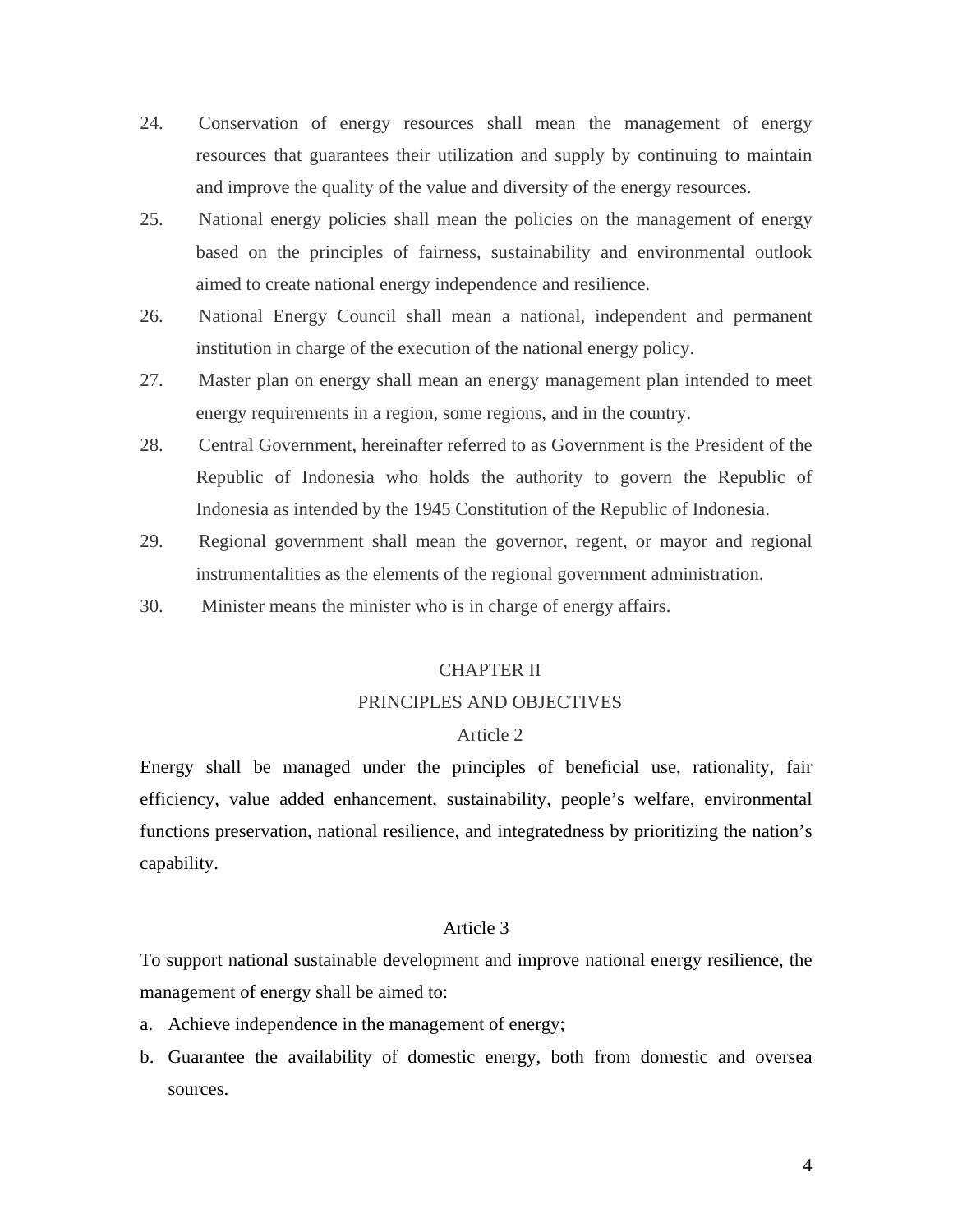- c. Guarantee the availability of energy from domestic and/or oversea sources as intended by letter b to:
	- 1. meet domestic energy requirements;
	- 2. meet raw material requirements for domestic industries; and
	- 3. increase state revenues;
- d. Guarantee that energy resources are managed in an optimal, integrated, and sustainable fashion.
- e. Guarantee that energy is used efficiently in all sectors.
- f. Improve accessibility to energy for the people who are less wealthy and/or who live in remote areas to bring about just and equal welfare and prosperity for the people by:
	- 1. providing assistance to increase the availability of energy for less wealthy people;
	- 2. building energy infrastructures in under-developed regions in order to reduce disparities among regions.
- g. Develop independent domestic energy and energy services industries and improve the professionalism of human resources.
- h. Create work opportunities; and
- i. Preserve the environment.

### CHAPTER III

#### MANAGEMENT OF ENERGY

#### Part One

#### Energy Resources

- (1) Fossil, geothermal, large-scale hydro and nuclear energy sources shall be controlled by the state and utilized for the greatest welfare and prosperity of the people.
- (2) New energy resources and renewable energy resources shall be managed by the state and utilized for the greatest welfare and prosperity of the people.
- (3) The control and management of energy resources by the state, as intended by paragraphs (1) and (2), shall be conducted by the Government according to the laws and regulations.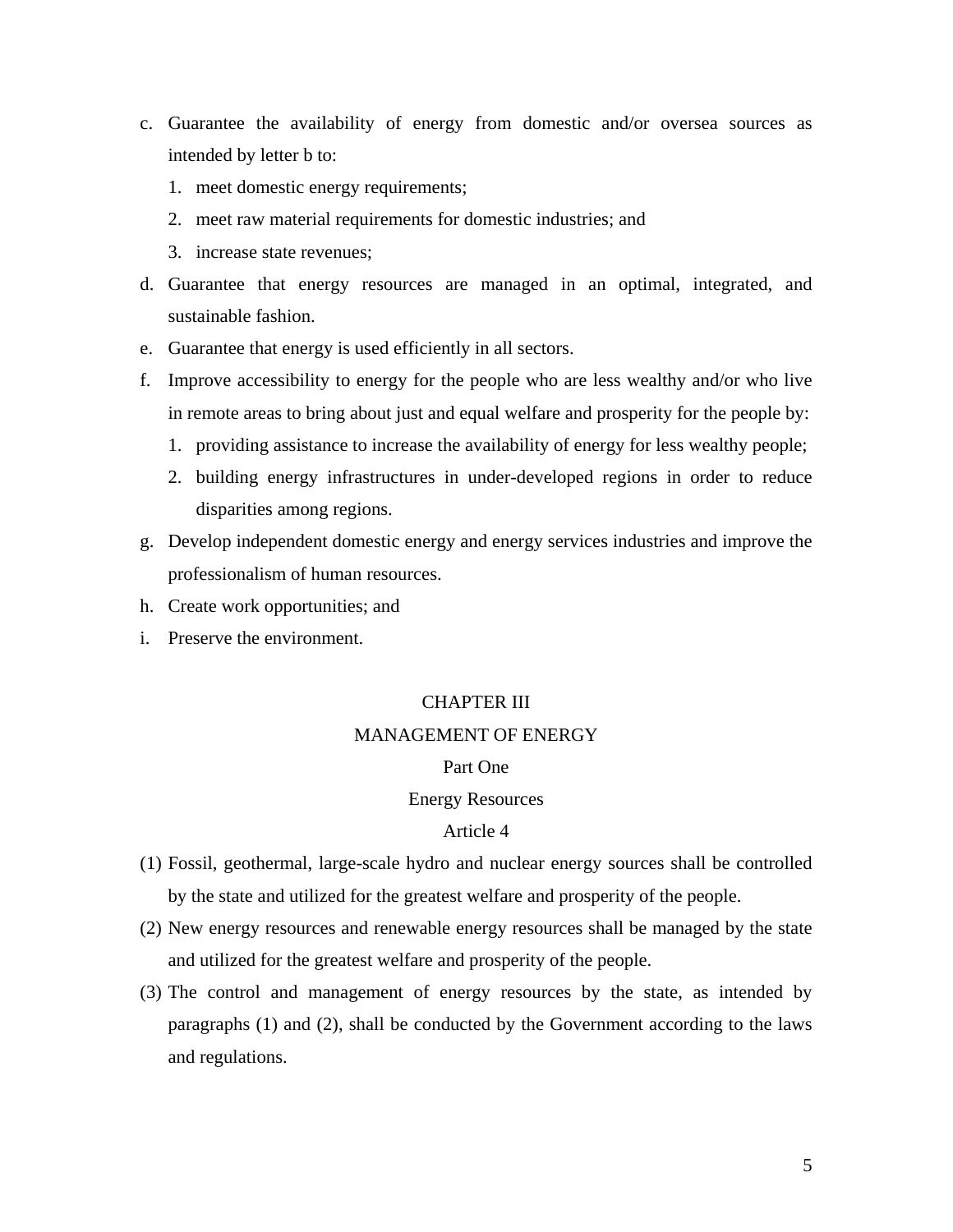#### Part Two

#### Energy Buffer Reserves

#### Article 5

- (1) To guarantee national energy resilience, Government is obliged to provide energy buffer reserves.
- (2) The provisions on the types, amount, time, and location of the energy buffer reserves as intended by paragraph (1) are regulated further by National Energy Council.

### Part Three

Energy Crisis and Emergency

### Article 6

- (1) Energy crisis constitutes an energy shortage condition.
- (2) Energy emergency constitutes a condition in which the supply of energy is disturbed due to disconnection of energy facilities and infrastructures.
- (3) If the energy crisis and energy emergency as intended by paragraphs (1) and (2) result in the government functions, the community social life, and/or economic activities being disrupted, the Government is obliged to take any necessary corrective measure.

### Part Four

#### Energy Prices

- (1) Energy prices shall be determined on the basis of a fair economic value.
- (2) The Government and regional government shall provide subsidy funds for less wealthy community groups.
- (3) Further provisions on energy prices and subsidy funds, as intended by paragraphs (1) and (2), shall be regulated by the laws and regulations.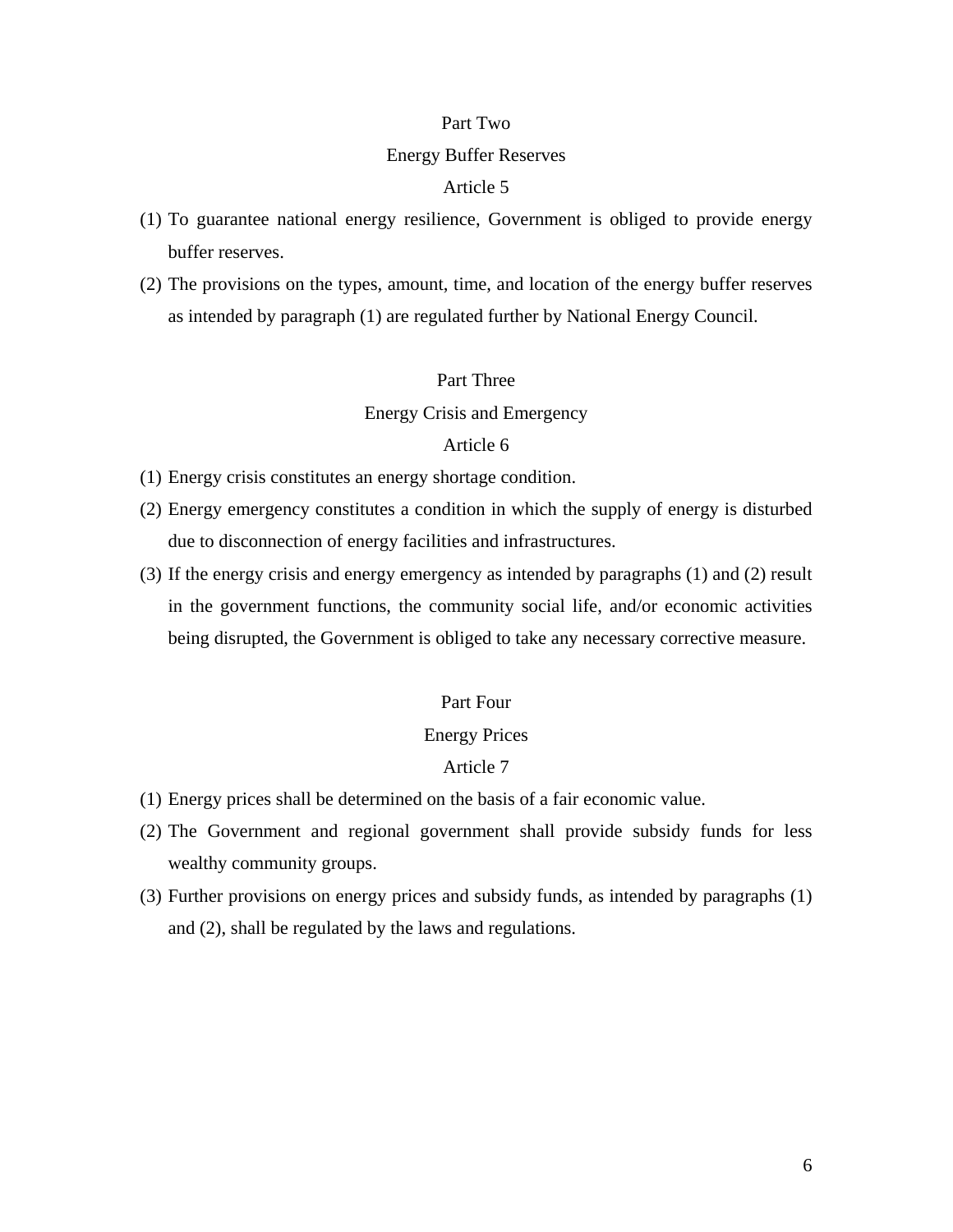#### Part Five

#### Environment and Safety

### Article 8

- (1) Any energy management activity shall prioritize the use of environmentally-friendly technologies that meet the requirements set by the laws and regulations on the environment.
- (2) Any energy management activity shall meet the requirements set by the laws and regulations on safety which cover issues on standardization, security and safety of the installation, and occupational safety and health.

### Part Six

#### Domestic Content Levels

#### Article 9

- (1) Domestic content levels for both goods and services shall be maximized in the energy enterprise.
- (2) Government is obliged to encourage the provision of domestic goods and services to support independent, efficient and competitive energy industries.

### Part Seven

#### International Cooperation

- (1) International cooperation in the energy sector can only be conducted to:
	- a. Guarantee the nation's energy resilience;
	- b. Guarantee the availability of domestic energy; and
	- c. Improve the nation's economy.
- (2) The international cooperation as intended by paragraph (1) shall be implemented in accordance with the laws and regulations.
- (3) Any international agreement in the field of energy that has wide-ranging and fundamental impacts on the people's life associated with the state financial burden and/or requiring the amendment to or the making of laws is subject to approval of the House of People's Representatives.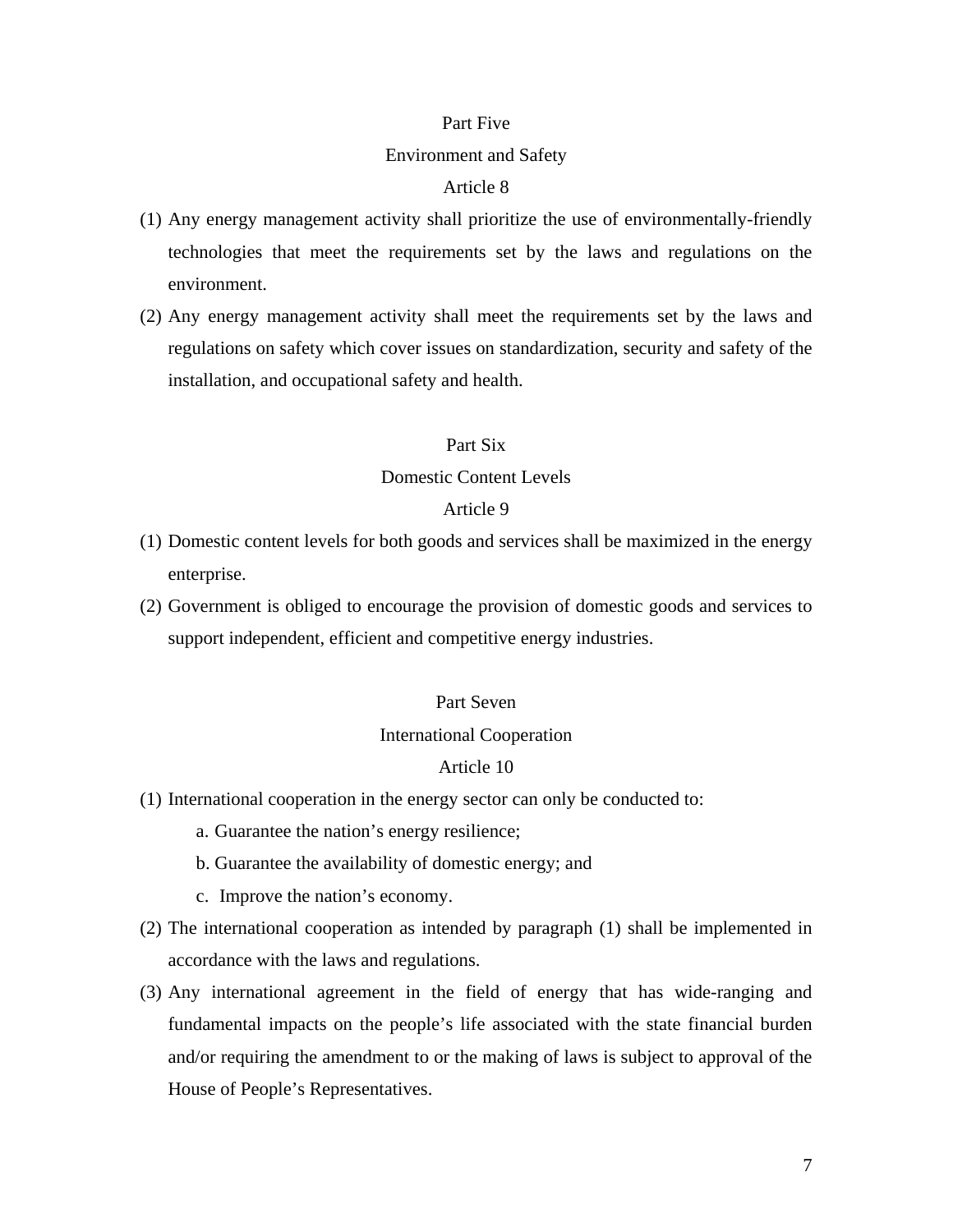#### CHAPTER IV

#### ENERGY POLICIES AND NATIONAL ENERGY COUNCIL

#### Part One

#### National Energy Policies

### Article 11

(1) National energy policies shall cover the following issues:

- a. availability of energy to meet the nation's requirements;
- b. energy development priorities
- c. utilization of national energy resources; and
- d. national energy buffer reserves.
- (2) The national energy policies as intended by paragraph (1) shall be adopted by the Government with the approval of the House of People's Representative.

### Part Two

### National Energy Council

- (1) National Energy Council shall be established by President.
- (2) National Energy Council has the following duties;
	- a. designing and formulating national energy policies to be adopted by the Government with the approval of the House of People's Representatives as intended by Article 11 paragraph (2);
	- b. determining a master plan on national energy;
	- c. determining responses to energy crisis and emergency conditions; and
	- d. monitoring the implementation of cross-sectoral policies on energy.
- (3) National Energy Council is comprised of a board of management and members.
- (4) The Board of Management of National Energy Council are comprised of :
	- a. Chairperson: President
	- b. Vice Chairperson: Vice President
	- c. Daily Chairperson: Minister in charge of energy affairs.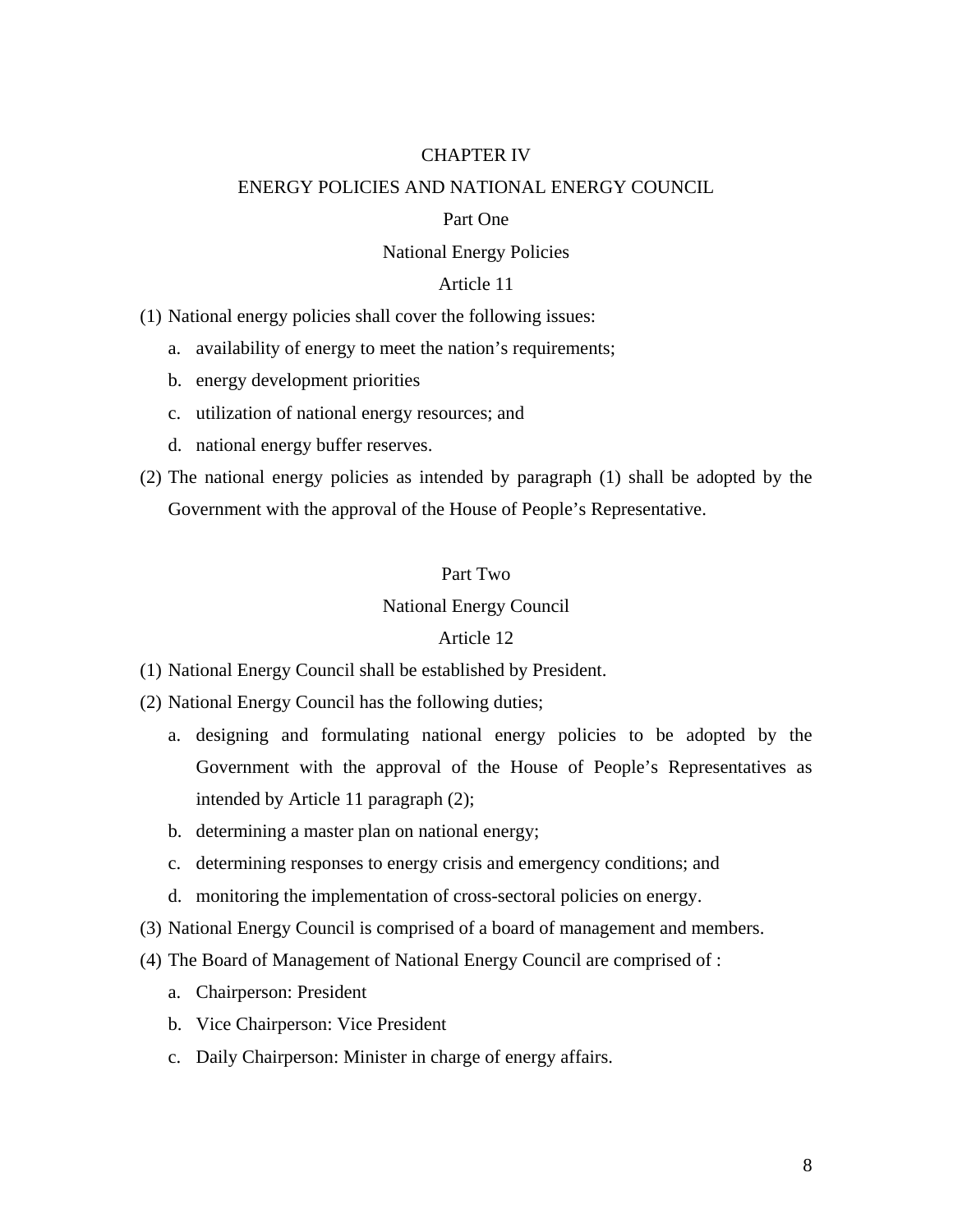- (5) Members of National Energy Council are comprised of;
	- a. seven persons, including both the Minister and other government officials directly responsible for the provision, transportation, distribution and utilization of energy; and
	- b. eight persons representing stakeholders.

- (1) Members of National Energy Council, as intended by Article 12 paragraph (5) letter a, are appointed and terminated by the President.
- (2) Members of National Energy Council, as intended by Article 12 paragraph (5) letter b, are selected by the House of People's Representatives.
- (3) Members of National Energy council as intended by Article 12 paragraph (5) letter b are comprised of:
	- a. 2 (two) persons from academic circles;
	- b. 2 (two) persons from industrial circles;
	- c. 2 (two) persons from technological circles;
	- d. 1 (one) person from environmental circles; and
	- e. 2 (two) persons from consumers.
- (4) The Government shall nominate candidates of the National Energy Council members as intended by paragraph (2) to the House of People's Representatives twice the number of each circle/group of stakeholders, as intended by paragraph (3).
- (5) The selection of candidates as intended by paragraph (4) shall be conducted through a transparent and accountable screening process.
- (6) The members of National Energy Council as intended by Article 12 paragraph (5) letter b are appointed and terminated by the President.
- (7) Further provisions on the procedures for the selection of National Energy Council members as intended by paragraph (2) shall be regulated by the Presidential Regulation.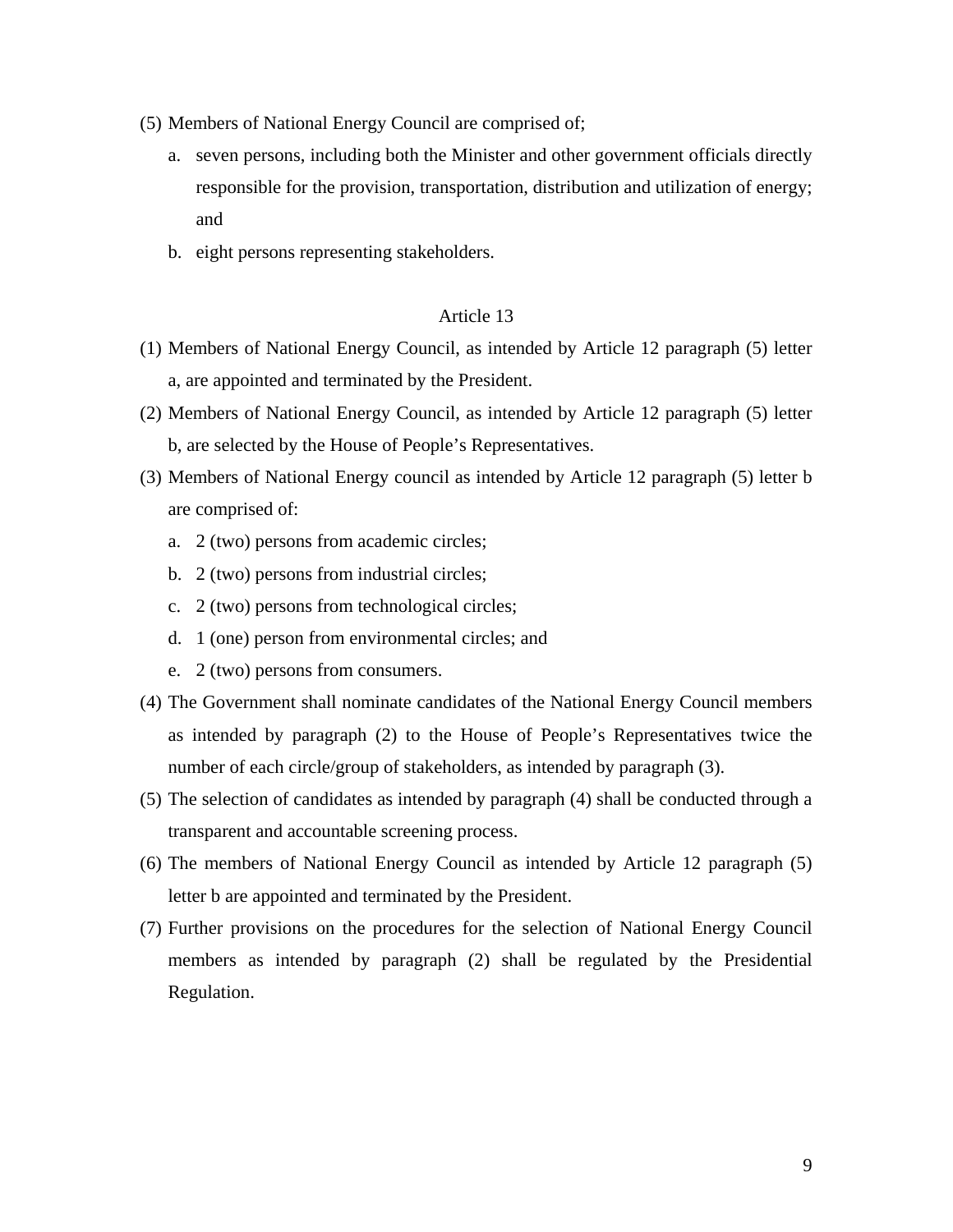### Article 14

- (1) The term of service of the National Energy Council members who concurrently serve as Minister and hold other governmental positions shall end when they no longer hold the positions as intended by Article 12 paragraph (5) point a.
- (2) The term of service of the National Energy Council members as intended by Article 12 paragraph (5) letter b is five years.

### Article 15

The expense budget of National Energy Council shall be burdened to the State Budget.

### Article 16

- (1) National Energy Council in performing their duties shall be assisted by a secretariat general headed by a secretary general.
- (2) Secretary general is appointed and terminated by the President.
- (3) The organizational structure and work procedures of the Secretariat General of National Energy Council shall be further regulated by Decree of the Chairperson of National Energy Council.

### Part Three

### Master Plan on National Energy

- (1) The Government shall develop a draft master plan on national energy on the basis of the national energy policies.
- (2) In developing the master plan on national energy as intended by paragraph (1), the Government shall involve the regional government and take into consideration opinions and inputs of the public.
- (3) Further provisions on the development of the master plan on national energy shall be regulated by the Presidential Regulation.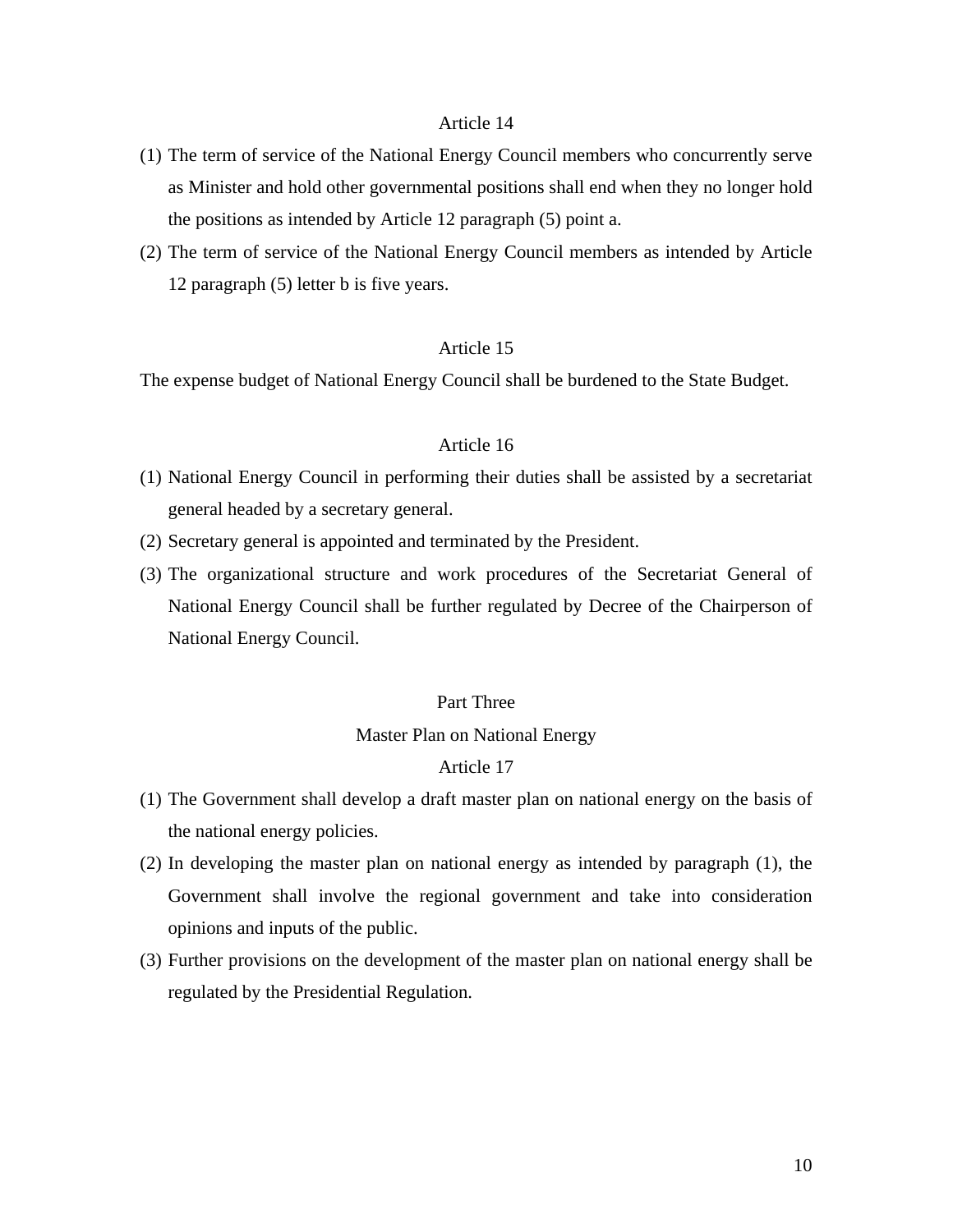#### Part Four

### Master Plan on Regional Energy

### Article 18

- (1) The regional government shall develop a master plan on regional energy by referring to the master plan on national energy as intended by Article 17 paragraph (1).
- (2) The master plan on regional energy as intended by paragraph (1) shall be stipulated by the regional regulation.

### Part Five

### Rights and Roles of the Community

#### Article 19

(1) Anyone has the right to obtain energy.

- (2) The community, both individually and collectively, can participate in:
	- a. Developing a master plan on national energy and a master plan on regional energy; and
	- b. Developing energy for public interests.

#### CHAPTER V

## ENERGY MANAGEMENT

#### Part One

#### Provision and Utilization

- (1) Energy shall be made available through:
	- a. Inventorying energy resources;
	- b. Increasing energy reserves;
	- c. Developing a balance of energy;
	- d. Diversifying, conserving, and intensifying energy sources and energy ;and
	- e. Guaranteeing that energy sources and energy are well distributed, transmitted, and stored.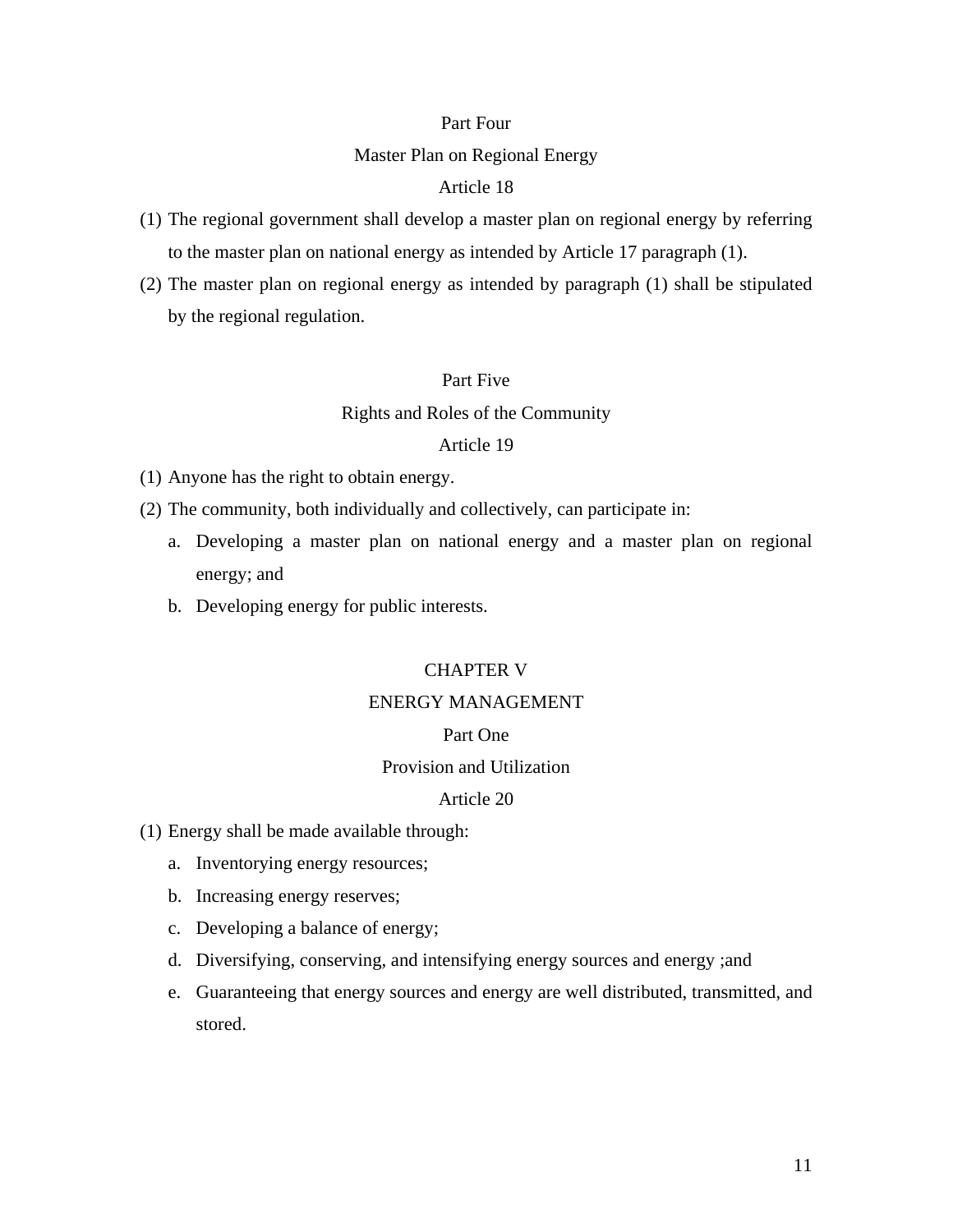- (2) Priorities to provide energy by the Government and/or the regional government shall be given to underdeveloped regions, remote areas, and village regions by using local energy sources, particularly renewable energy sources.
- (3) The regions that produce energy sources shall be prioritized to obtain the energy from local energy sources.
- (4) The provision of new energy and renewable energy shall be enhanced by the Government and the regional government according to their respective authority.
- (5) Any business entity, permanent business establishment and individual that provide energy from new energy sources and renewable energy sources may obtain facilities and/or incentives from the Government and/or the regional government according to their respective authority for a certain period until the economic value is reached.

#### Article 21

- (1) Energy shall be utilized under the principles as intended by Article 2 by:
	- a. Optimizing all potential energy resources,
	- b. Considering technological, social, economic, conservation, and environmental aspects, and
	- c. Prioritizing the fulfillment of the community's requirements and the improvement of economic activities in the region producing energy sources.
- (2) The utilization of new energy and renewable energy shall be enhanced by the Government and the regional government.
- (3) Any business entity, permanent business establishment and individual that utilize energy from new energy sources and renewable energy sources may obtain facilities and/or incentives from the Government and/or the regional government according to their respective authority for a certain period until the economic value is reached.

### Article 22

(1) Further provisions on the granting of facilities and/or incentives by the Government and/or the regional government according to their respective authority, as intended by Article 20 paragraph (5) and Article 21 paragraph (3) shall be regulated by the Government Regulation and/or the Regional Regulation.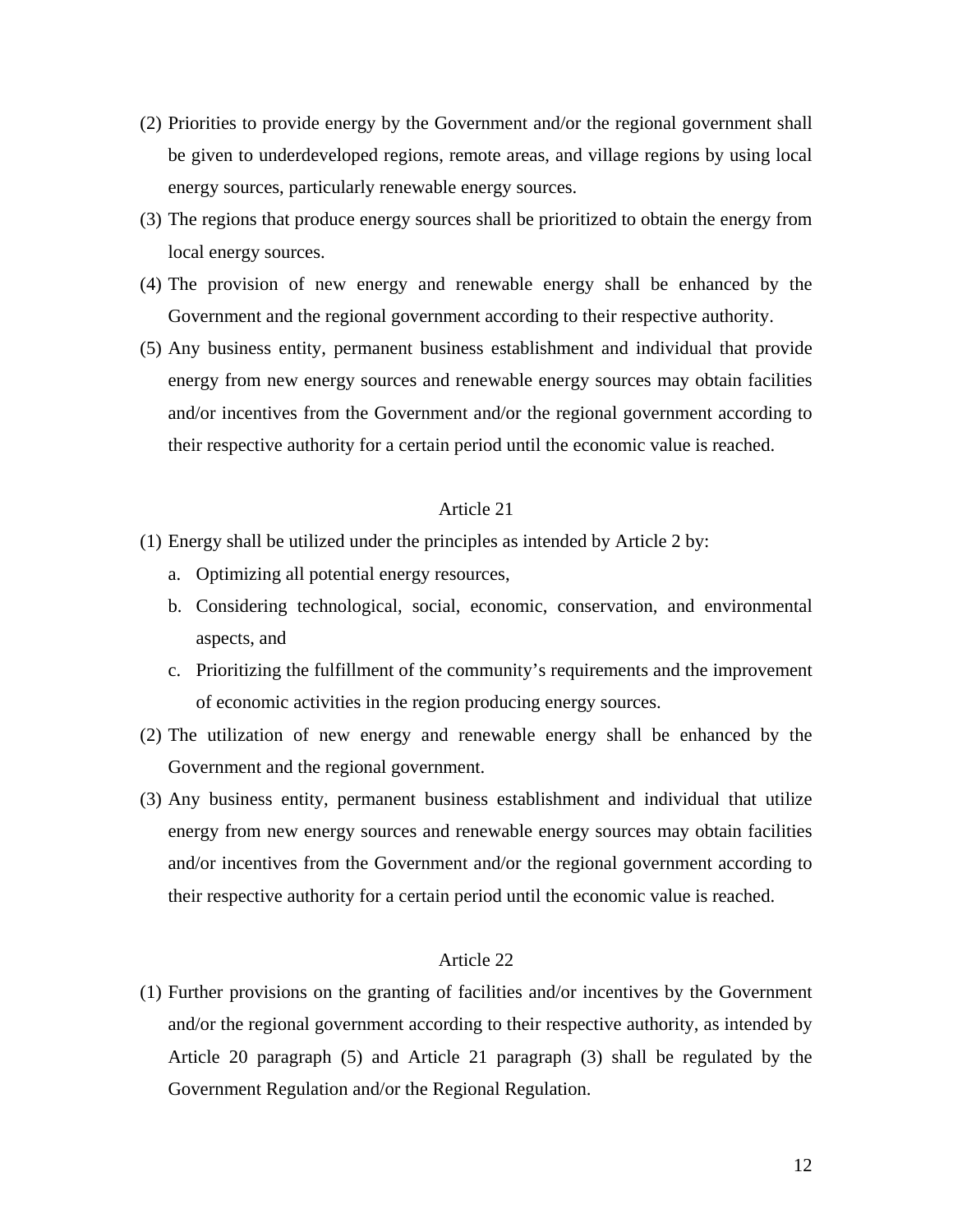(2) Further provisions on the provision and utilization of energy by the Government and/or the regional government according to their authority as intended by Article 20 and Article 21 are regulated by the Government Regulation and/or the Regional Regulation,

### Part Two

#### Enterprise

### Article 23

- (1) The enterprise of energy covers the enterprise of energy resources, energy sources, and energy.
- (2) The enterprise of energy can be conducted by a business entity, a permanent business establishment and an individual.
- (3) The enterprise of energy services can only be conducted by a business entity and an individual.
- (4) The enterprise of energy services as intended by paragraph (3) shall follow the provisions on energy services classification.
- (5) Classifying energy services is intended to protect and give the first opportunity in the use of domestic energy services.
- (6) Further provisions on the classification of energy services are regulated by the Government Regulation.
- (7) The enterprise of energy and energy services as intended by paragraph (1), paragraph (2) and paragraph (3) shall be conducted in accordance with the laws and regulations.

- (1) The business entity that engages in energy business activities as intended by Article 23 is obliged to:
	- a. Empower the local community;
	- b. Preserve and protect the environmental;
	- c. Facilitate research and development on energy; and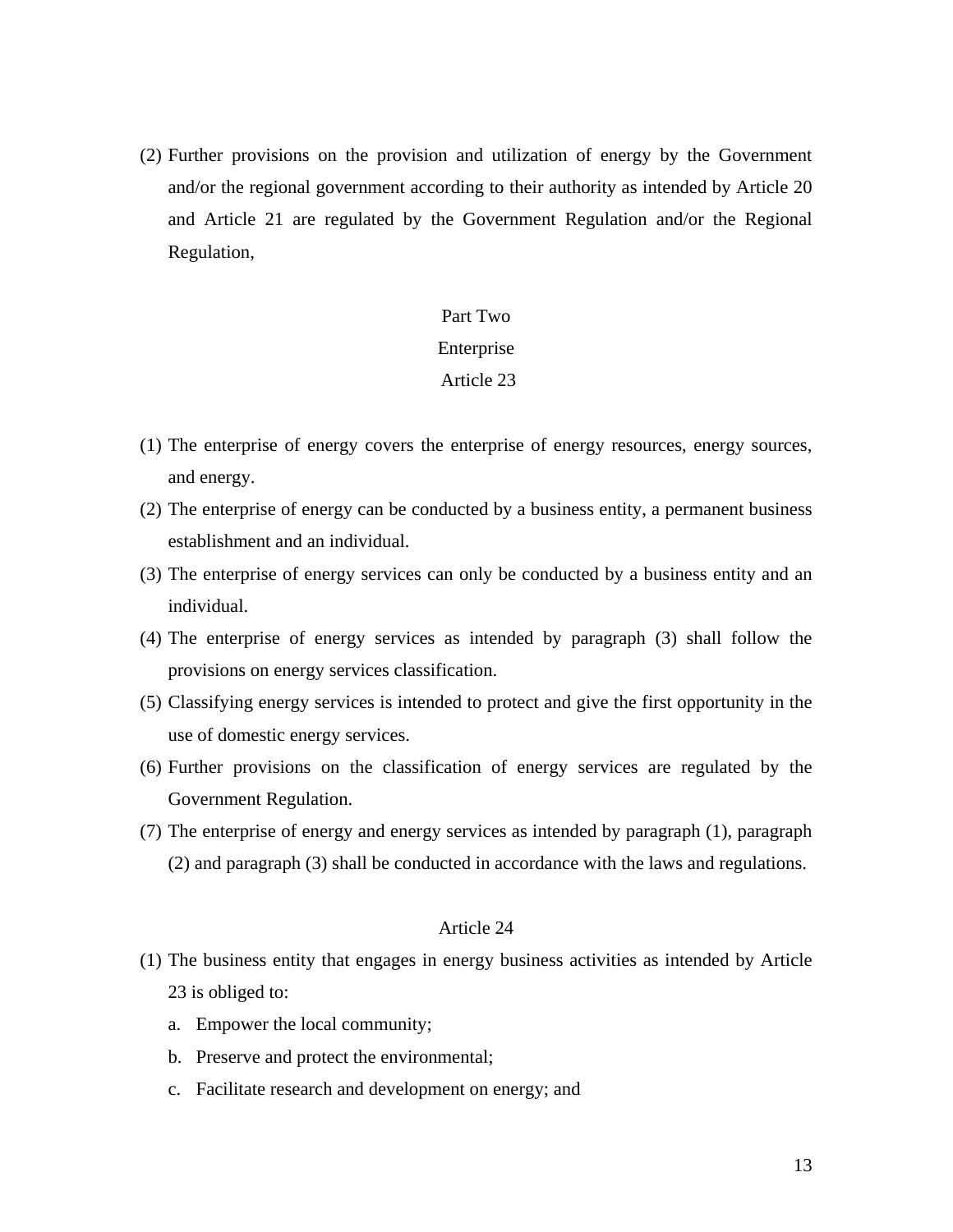- d. Facilitate training and education in the energy sector.
- (2) Further provisions on the obligations of the business entity as intended by paragraph (1) shall be regulated by the Government Regulation.

#### Part Three

#### Energy Conservation

### Article 25

- (1) National energy conservation shall be the responsibility of the Government, the regional government, business entities, and the community.
- (2) The national energy conservation as intended by paragraph (1) shall cover all phases of energy management.
- (3) Consumers of energy and producers of energy-saving equipment who conserve energy shall be given facilities and/or incentives by the Government and/or the regional government.
- (4) Consumers of energy sources and energy who do not conserve energy shall be given disincentives by the Government and/or the regional government.
- (5) Further provisions on the implementation of energy conservation and the provision of facilities, incentives and disincentives as intended by paragraph (1), paragraph (2), paragraph (3) and paragraph (4) shall be regulated by the Government Regulation and/ or the regional regulation.

### CHAPTER VI

# AUTHORITY OF GOVERNMENT

#### AND REGIONAL GOVERNMENT

- (1) The Government's authority in the energy sector shall include, among others:
	- a. Making laws and regulations
	- b. Determining national policies
	- c. Setting and enforcing standards; and
	- d. Determining procedures.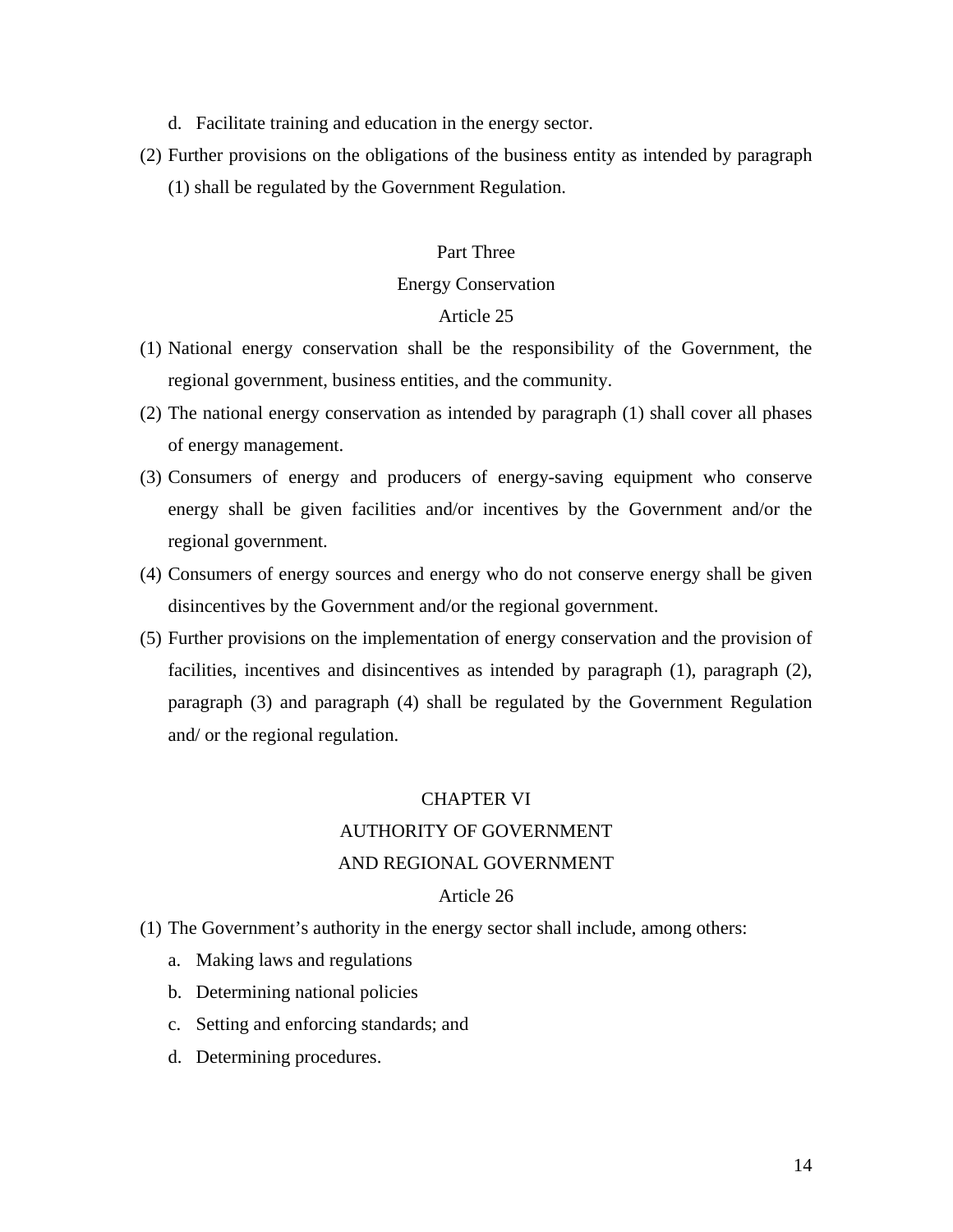- (2) The provincial government's authority in the energy sector shall include, among others:
	- a. Making provincial regional regulations;
	- b. Providing guidance and supervision on the cross-regent/city enterprise; and
	- c. Determining cross-regent/city management policies.
- (3) The regental/city government's authority in the energy sector shall include, among others:
	- a. Making regency/city-level regional regulations;
	- b. Providing guidance and supervision on the enterprise conducted in a regency/city; and
	- c. Determining management policies in a regency/city.
- (4) The authority of the provincial and regental/city governments as intended by paragraphs (2) and paragraph (3) shall be executed in compliance with the laws and regulations.

#### CHAPTER VII

#### GUIDANCE AND SUPERVISION

#### Part One

# Guidance

#### Article 27

The Government and the regional government shall provide guidance on the management of energy resources, energy sources and energy.

#### Part Two

#### Supervision

### Article 28

The management of energy resources, energy sources and energy shall be supervised by the Government, the regional government and the community.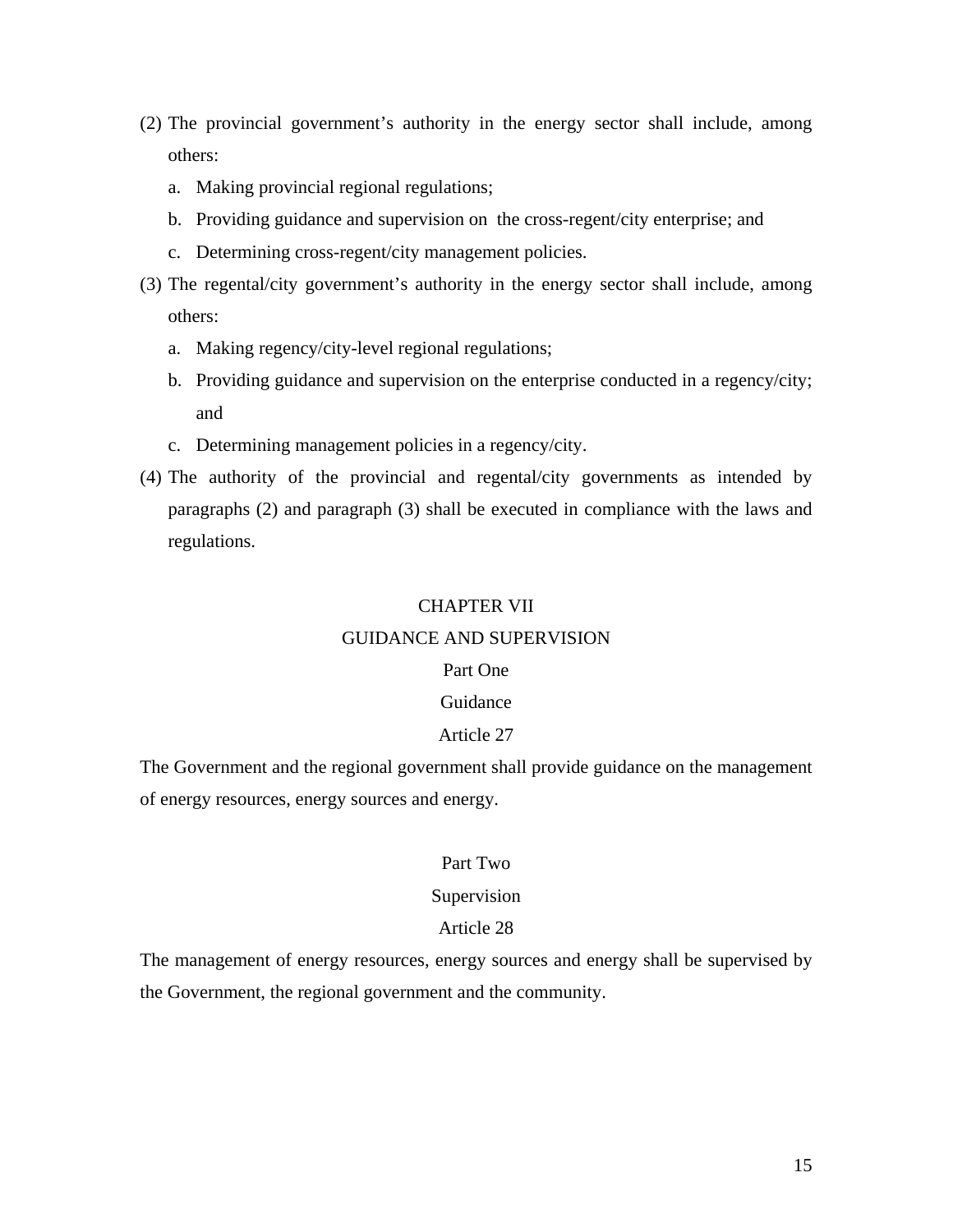# CHAPTER VIII RESEARCH AND DEVELOPMENT

### Article 29

- (1) Any research and development on science and technology regarding the provision and utilization of energy shall be facilitated by the Government and the regional government in accordance with to their respective authority.
- (2) The research and development as intended by paragraph (1) shall be directed towards developing new energy and renewable energy to support the development of an independent national energy industry.

### Article 30

- (1) The research and development activities as intended by Article 29 shall be funded by the Government and the regional government in accordance with their authority.
- (2) Funds for the research and development on energy science and technology as intended by paragraph (1) shall be provided from the State Budget (APBN), the Regional Budget (APBD) and private sponsors.
- (3) The development and utilization of the research outcomes on new energy and renewable energy shall be funded by the state revenues generated from non renewable energy.
- (4) Provisions on funding as intended by paragraph (3) shall be regulated further by the Government Regulation.

#### CHAPTER IX

#### TRANSITORY PROVISIONS

- (1) When this Law comes into effect, all laws and regulations on energy shall remain in effect as long as they are not in contradiction with or have not been replaced under this Law.
- (2) National Energy Coordinating Agency shall continue performing their duties and functions until National Energy Council has been established.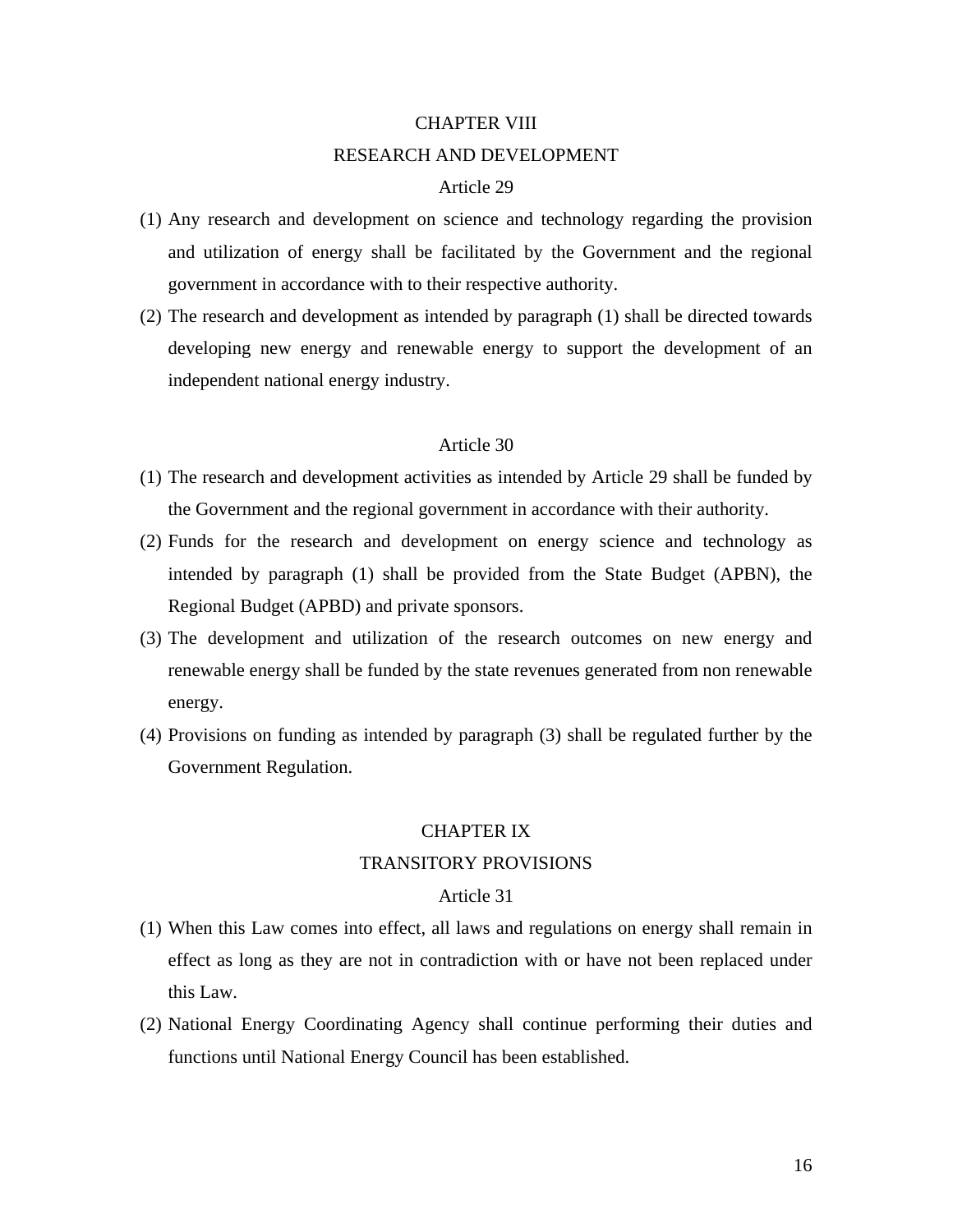(3) Before National Energy Council is established, any policy to be issued by National Energy Coordinating Agency shall be adjusted to this law.

# CHAPTER X

### CLOSING PROVISIONS

#### Article 32

National Energy Council shall be established at the latest of 6 (six) months after this Law is enacted.

### Article 33

The implementing regulations of this Law shall have been stipulated at the latest of 1 (one) year after this law is enacted.

### Article 34

This Law shall become effective as of the date of its enactment.

For public cognizance, it is instructed to promulgate this Law by inserting the same in the State Gazette of the Republic of Indonesia.

> Approved in Jakarta On August 10, 2007

# PRESIDENT OF THE REPUBLIC OF INDONESIA, sgd DR. H. SUSILO BAMBANG YUDHOYONO

Enacted in Jakarta On August 10, 2007 MINISTER OF LAW AND HUMAN RIGHTS OF THE REPUBLIC OF INDONESIA sgd ANDI MATALATTA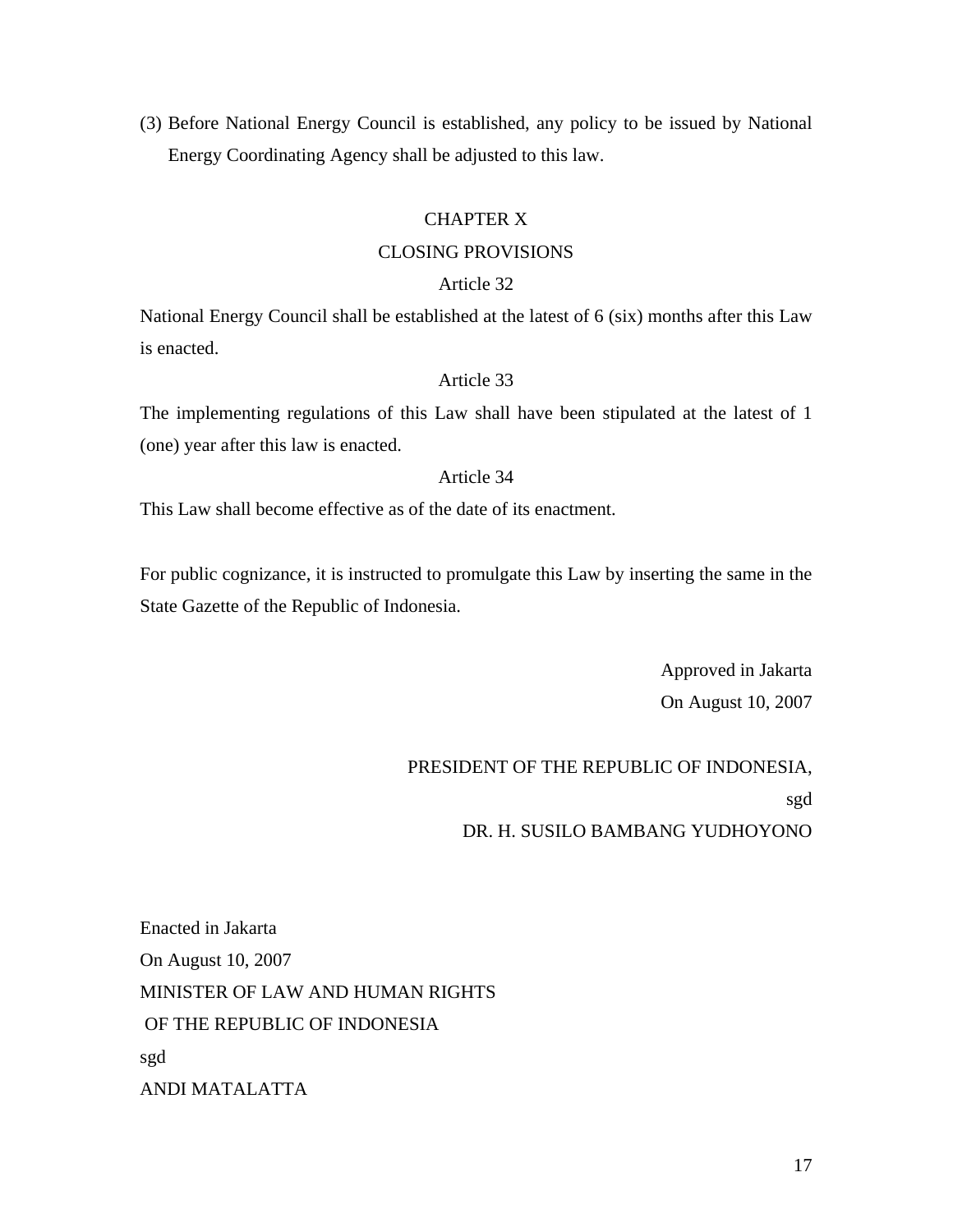# STATE GAZETTE OF THE REPUBLIC OF INDONESIA OF 2007 NUMBER 96

Copied pursuant to the original DEPUTY TO STATE SECRETARY FOR LEGISLATION

MUHAMMD SAPTA MURTI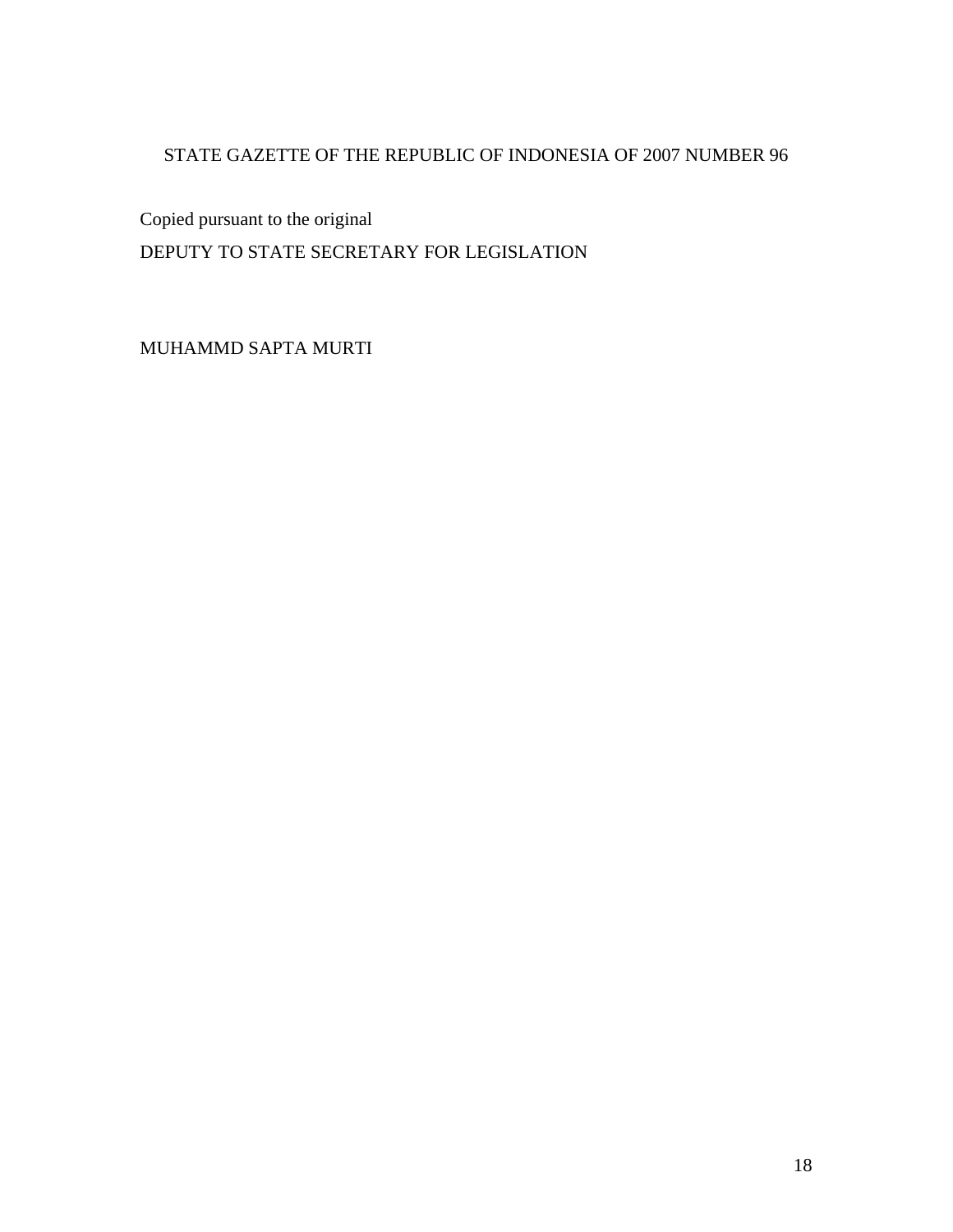# **ELUCIDATION OF LAW OF THE REPUBLIC OF INDONESIA NUMBER 30 YEAR 2007**

# **ON**

### **ENERGY**

#### I. GENERAL

Energy resources as natural riches constitute the gifts bestowed by God upon the people and nation of Indonesia. Energy resources are strategic natural resources important for the life of the people to improve economic activities, create job opportunities, and enhance national resilience. As such, energy resources must be controlled by the state and must be utilized for the greatest welfare and prosperity of the people as mandated by Article 33 of the 1945 Constitution of the Republic of Indonesia.

The management of energy which covers the provision, utilization, and enterprise of energy must be conducted in a fair, sustainable, rational, optimal and integrated fashion to give an added value to the economy of the nation and unitary state of the Republic of Indonesia.

The provision, utilization and enterprise of energy conducted continuously to improve the welfare of the people must be performed in harmony and in line with the environmental functions.

Given the importance of energy resources, it is necessary for the Government to develop an energy management plan to meet domestic energy requirements on the basis of a longterm energy management policy.

Based on the foregoing, it is necessary to stipulate a law on energy as the legal basis and guidance in regulating and managing energy affairs.

This law regulates the following issues: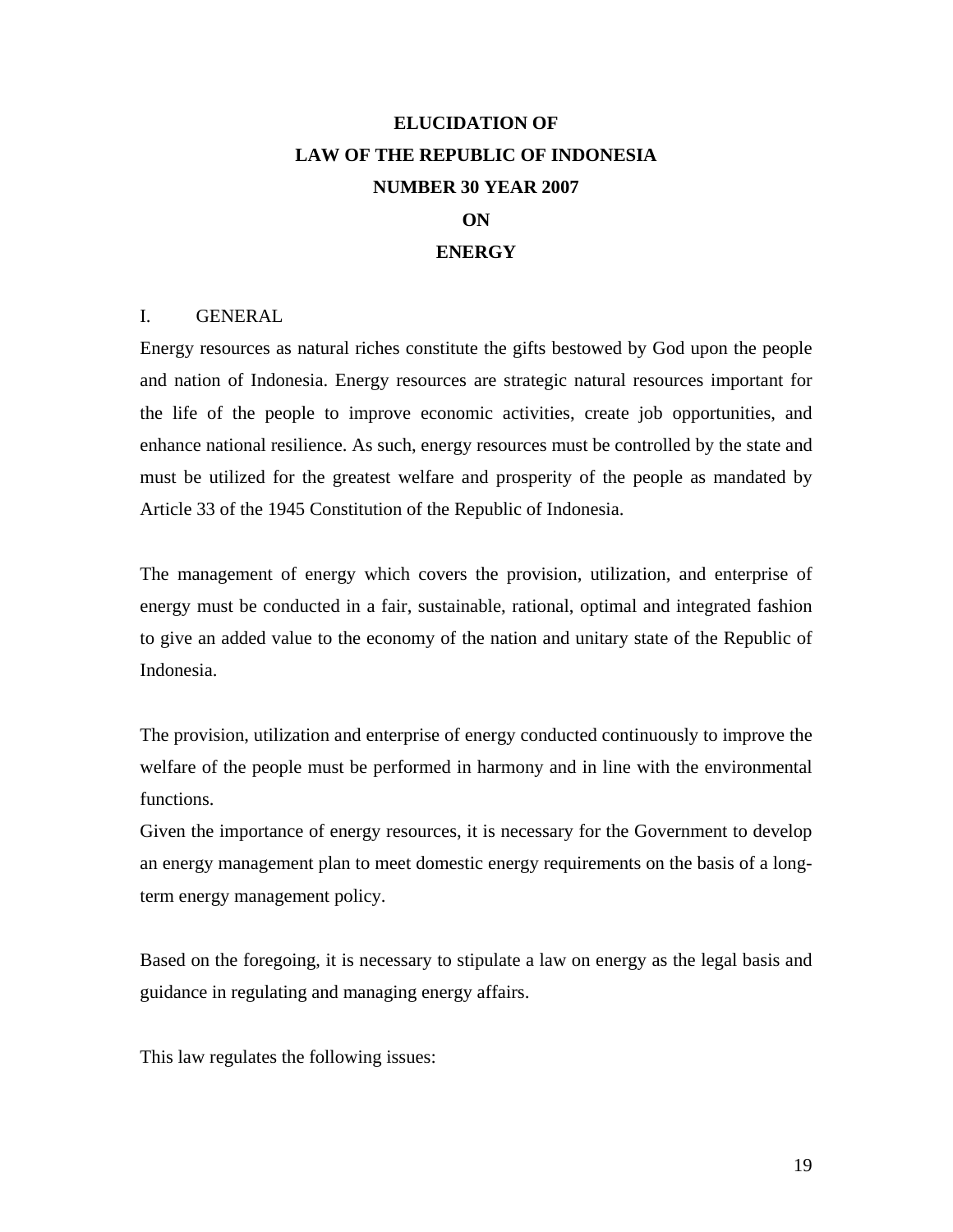- a. Energy management which consists of the control and management of energy resources,
- b. Energy buffer reserves in order to safeguard the national energy resilience,
- c. Energy crisis and emergencies and energy prices,
- d. The Government's and the regional government's authority in managing energy,
- e. National energy policies, a master plan on national energy and the establishment of National Energy Council,
- f. The rights and roles of the community in the management of energy,
- g. Guidance and supervision of energy management activities,
- h. Research and development.

#### II. ARTICLE BY ARTICLE

Article 1

Sufficiently clear.

### Article 2

 The principle of beneficial use means that energy must be managed to meet the people's requirements.

 The principle of fair efficiency means that energy must be managed to make sure that the people have equal access to energy at an affordable and economic price.

 The principle of value added enhancement means that energy must be managed to achieve an optimum economic value.

 The principle of sustainability means that energy must be managed to guarantee that energy can be made available and utilized for the present and future generations.

 The principle of people's welfare means that energy must be managed for the greatest welfare and prosperity of the people.

 The principle of environmental functions preservation means that energy must be managed in such a way that the quality of the environmental functions will be better.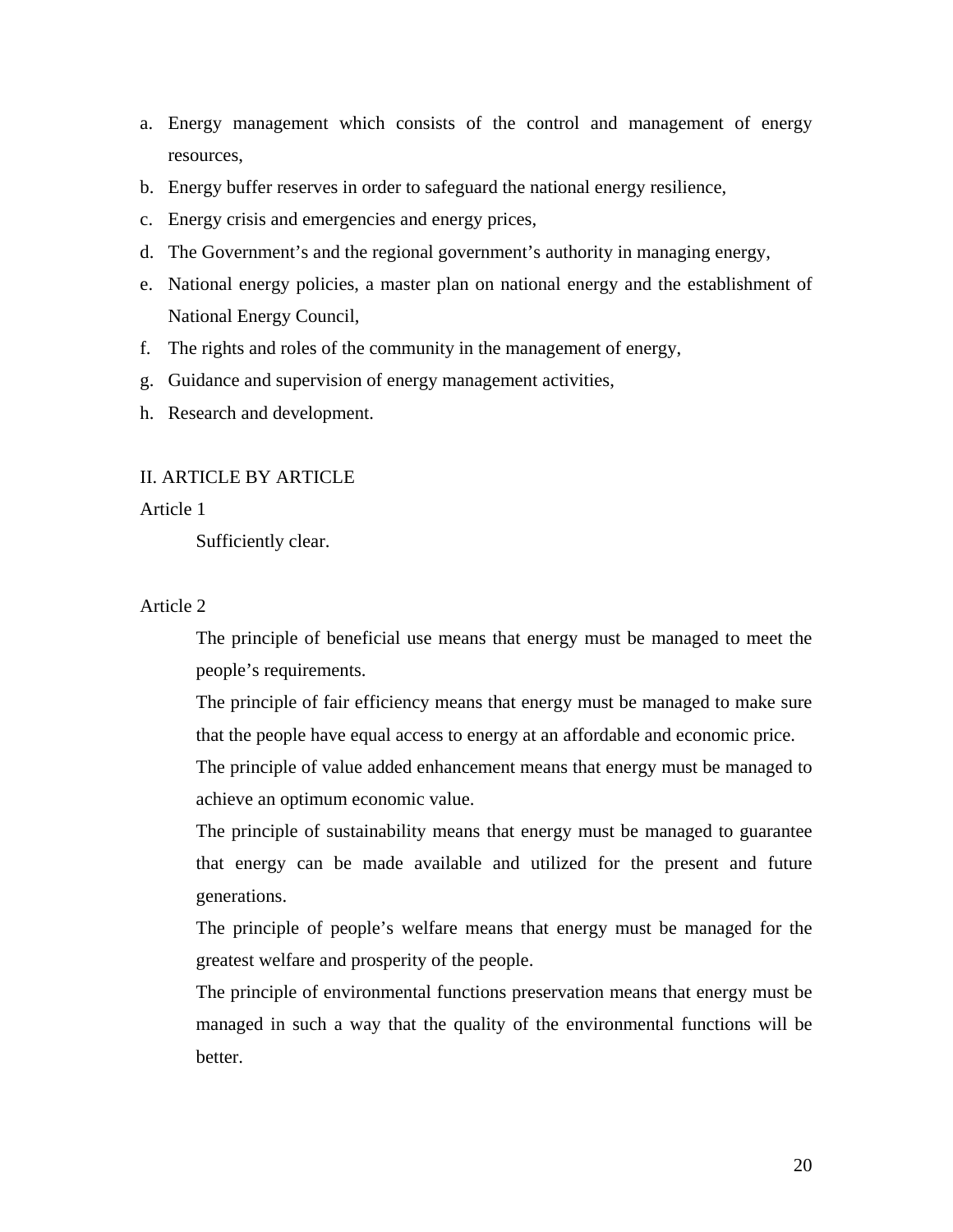The principle of national resilience means that the nation must be able to manage energy on its own capability.

 The principle of integratedness means that energy must be managed in an integrated manner among sectors.

### Article 3

Letter a

Sufficiently clear

Letter b

Sufficiently clear

#### Letter c

Sufficiently clear

### Letter d

Sufficiently clear

### Letter e

The utilization of energy in all sectors must be according to the requirements based on energy utilization standards.

### Letter f

Sufficiently clear

### Letter g

Sufficiently clear

# Letter h

Sufficiently clear

### Letter i

Sufficiently clear

## Article 4

Sufficiently clear.

### Article 5

Sufficiently clear.

### Article 6

Sufficiently clear.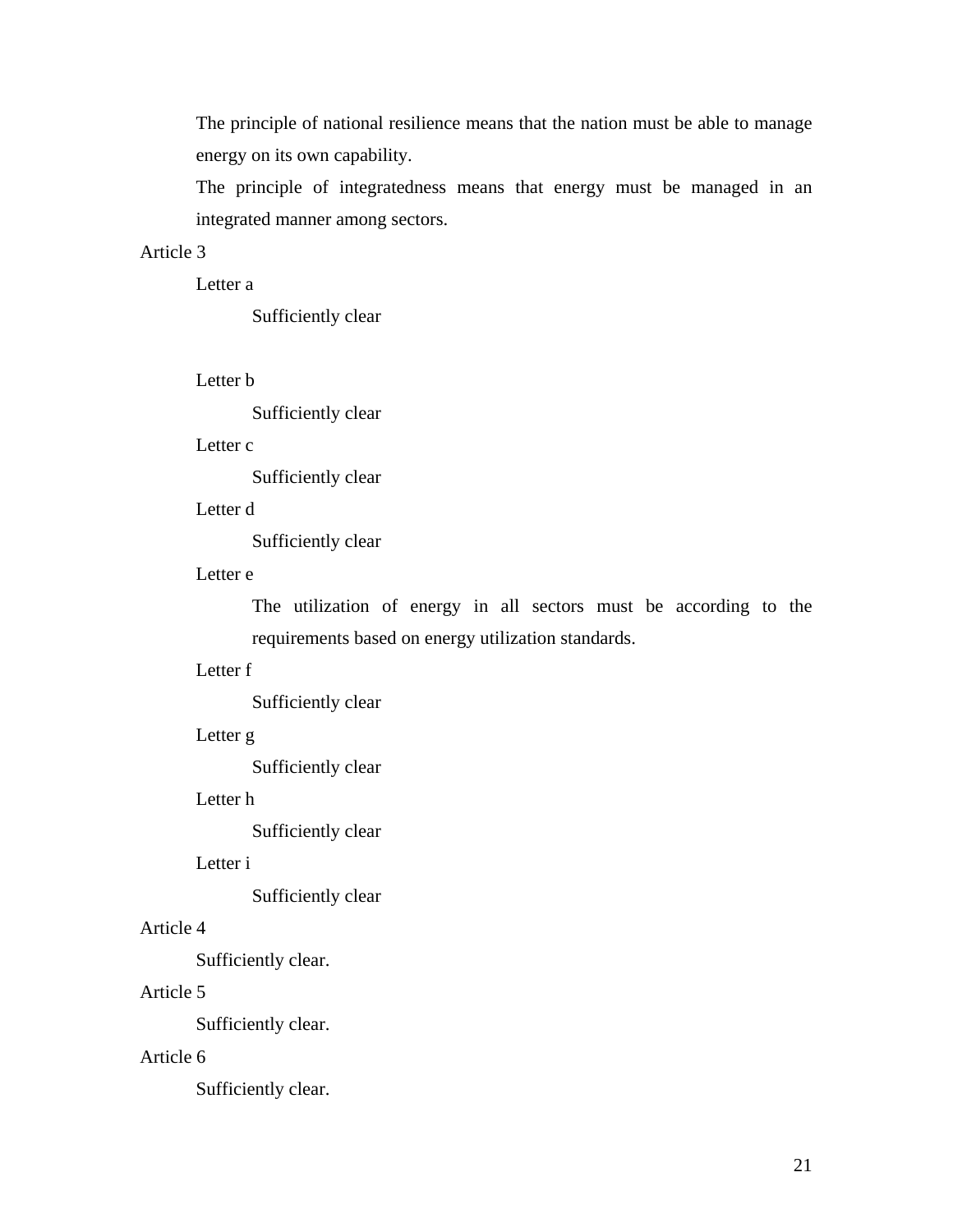# Article 7

Paragraph (1)

Fair economic value is a value/cost that reflects the energy production costs, including the environmental and conservation costs, and the profits reviewed on the basis of people's affordability and stipulated by the Government.

### Paragraph (2)

Sufficiently clear.

### Paragraph (3)

Sufficiently clear.

### Article 8

Sufficiently clear.

### Article 9

Sufficiently clear

# Article 10

Sufficiently clear

## Article 11

Sufficiently clear

### Article 12

Sufficiently clear

### Article 13

Paragraph (1)

Sufficiently clear.

# Paragraph (2)

Sufficiently clear.

#### Paragraph (3)

### Letter a

Academic circles include experts in the field of energy from universities.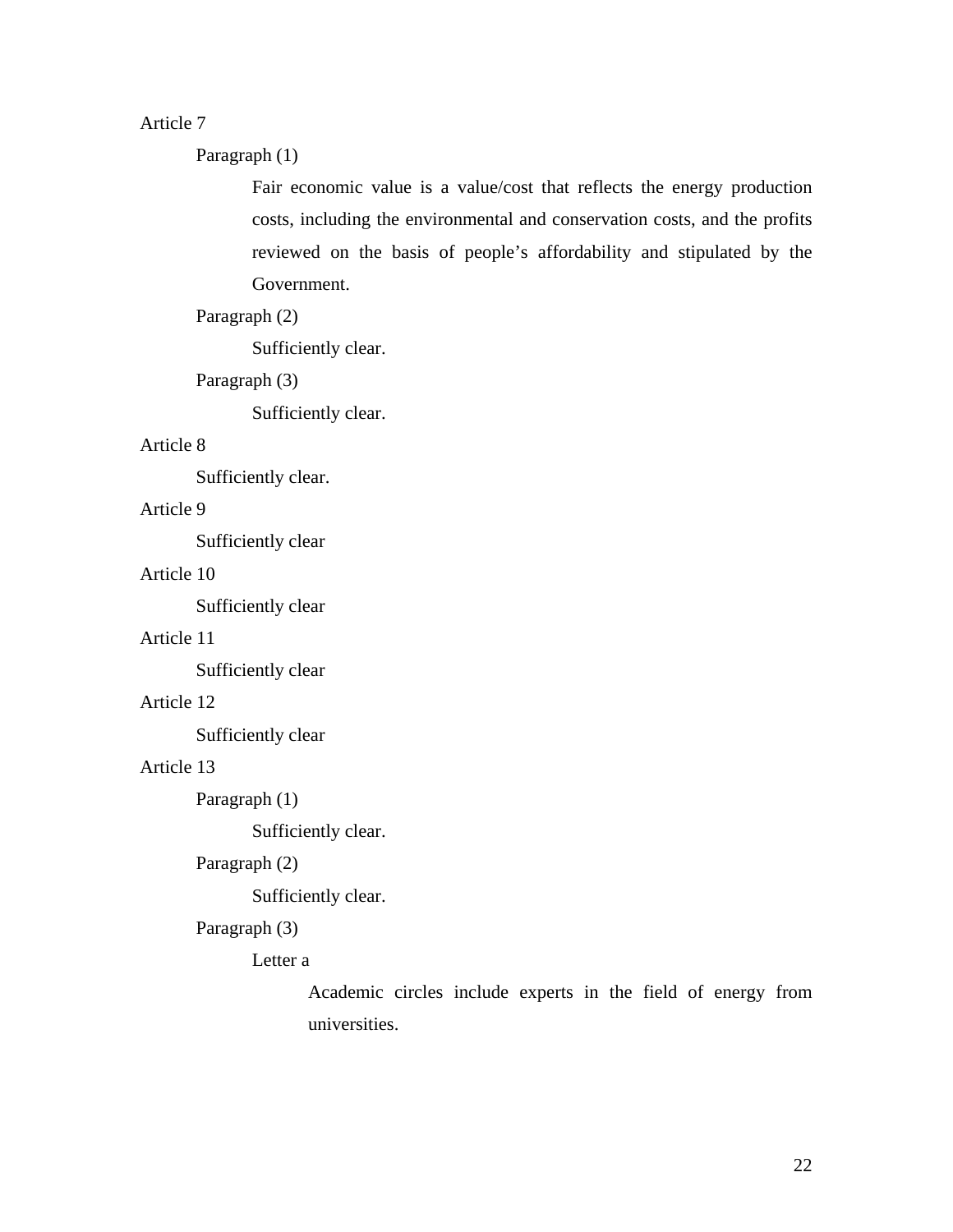Letter b

Industrial circles include practitioners engaged in the energy industry.

### Letter c

Technological circles include experts in the field of energy technological engineering.

### Letter d

Environmental circles include environmental experts in the field of energy.

# Letter e

Consumers mean the communities using energy.

## Paragraph (4)

Sufficiently clear.

# Paragraph (5)

Sufficiently clear.

### Paragraph (6)

Sufficiently clear.

### Paragraph (7)

Sufficiently clear.

## Article 14

Sufficiently clear.

# Article 15

Sufficiently clear.

# Article 16

Sufficiently clear.

# Article 17

Sufficiently clear.

### Article 18

Sufficiently clear.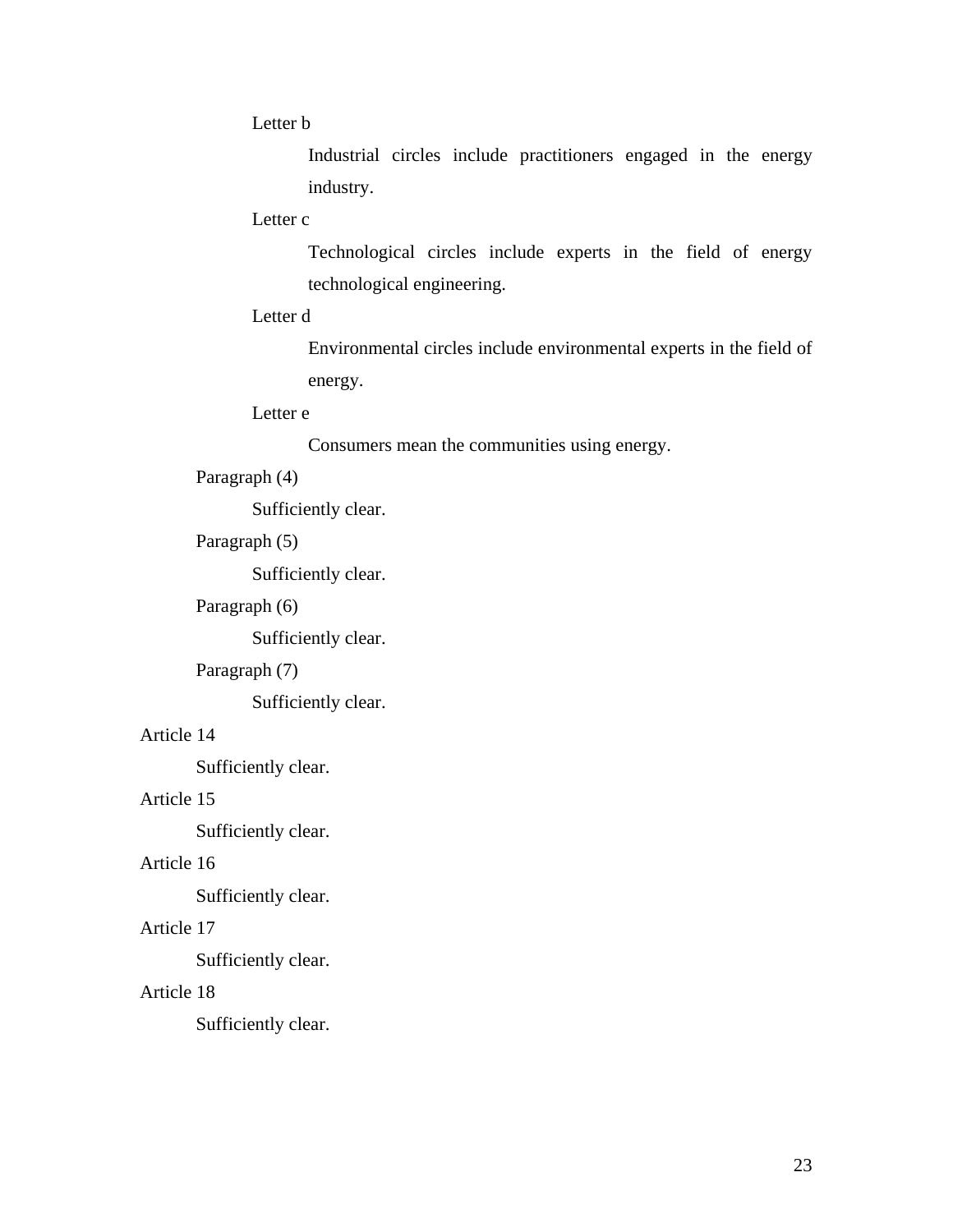# Article 19

Paragraph (1)

Sufficiently clear.

### Paragraph (2)

The community's role under this provision is to provide inputs in the form of ideas, data, and/or information in writing.

### Article 20

Paragraph (1)

Letter a

Sufficiently clear.

### Letter b

Sufficiently clear.

### Letter c

Balance of energy means a description of a balance between the supply of various energy sources and the use of energy within a given period of time.

## Letter d

Sufficiently clear.

### Letter e

Sufficiently clear.

### Paragraph (2)

Sufficiently clear.

## Paragraph (3)

Sufficiently clear.

### Paragraph (4)

Sufficiently clear.

### Paragraph (5)

Economic value is the value formed from the equilibrium between supply and demand.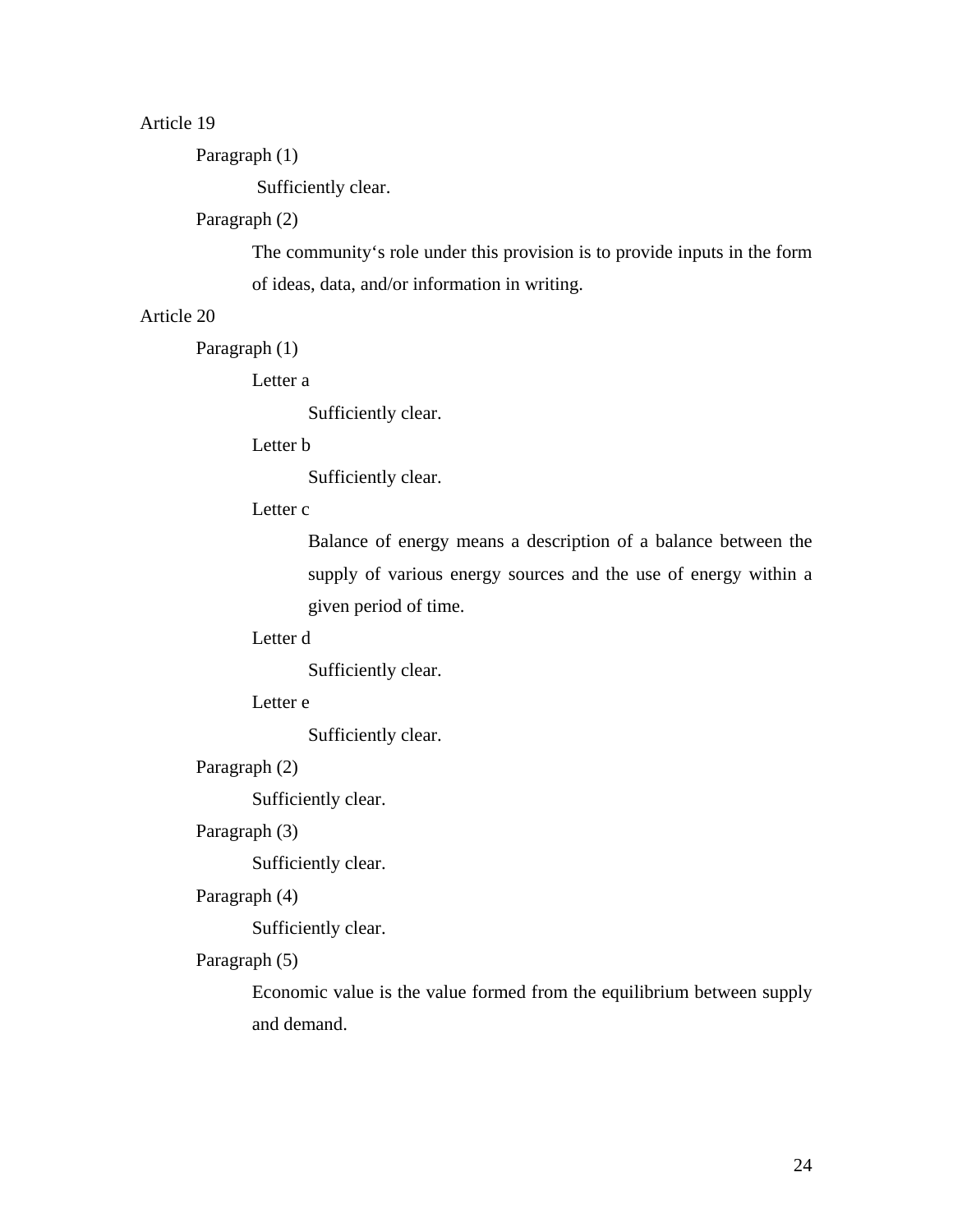Incentives can take the form of capital assistance, taxes, and fiscal. Facilities can take the form of simplified licensing procedures and enterprise requirements.

#### Article 21

Sufficiently clear.

### Article 22

Sufficiently clear.

### Article 23

Paragraph (1)

Sufficiently clear.

### Paragraph (2)

Business entity includes state-owned companies, region-owned companies, cooperatives, and private companies.

### Paragraph (3)

Sufficiently clear.

#### Paragraph (4)

Sufficiently clear.

### Paragraph (5)

Sufficiently clear.

#### Paragraph (6)

Sufficiently clear.

### Paragraph (7)

Sufficiently clear.

### Article 24

Paragraph (1)

#### Letter a

The form of local community empowerment/development shall be tailored to the needs of the people around the business premises aimed to improve the people's welfare.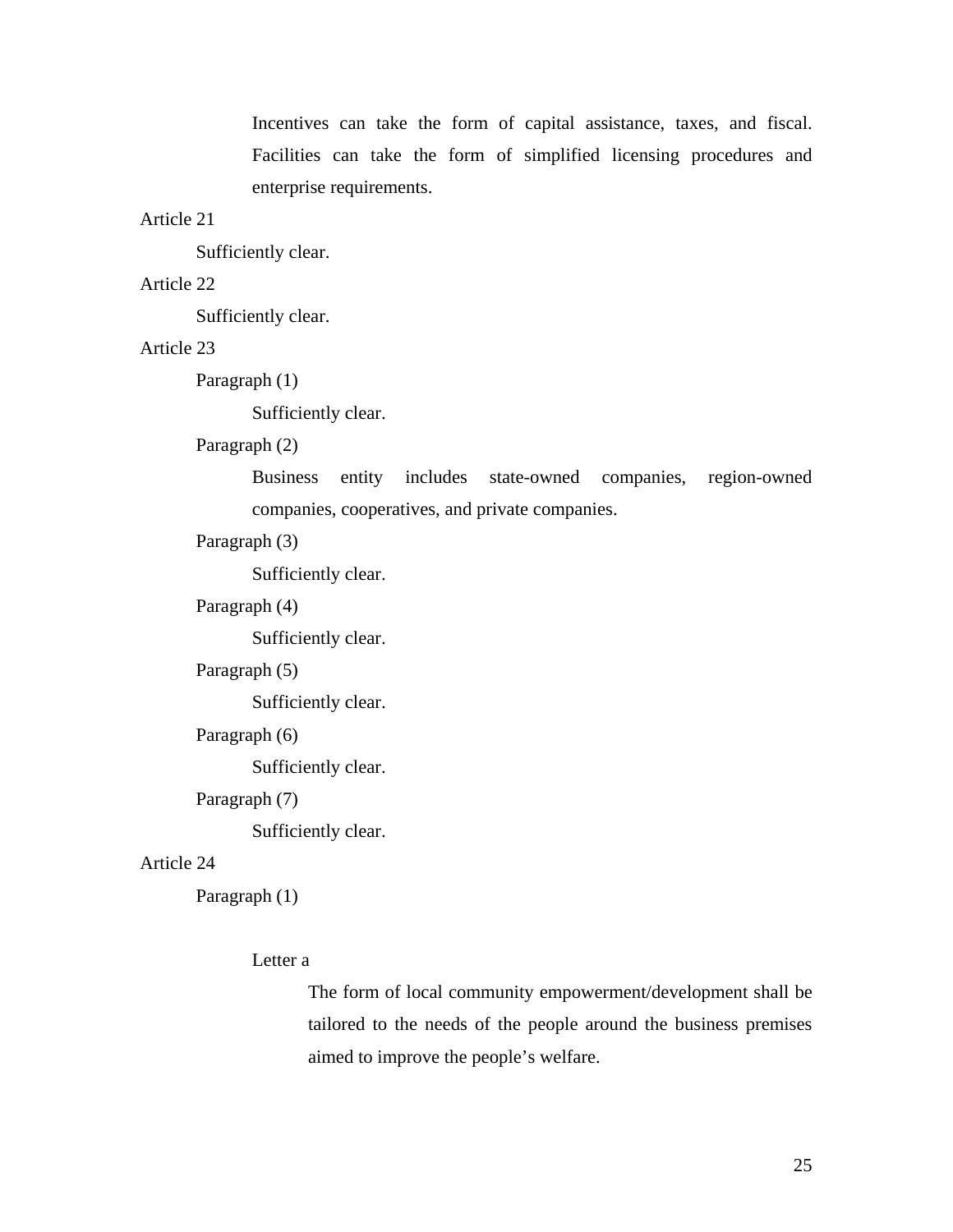### Letter b

Sufficiently clear.

## Letter c

Sufficiently clear.

# Letter d

Sufficiently clear.

# Pargraph (2)

Sufficiently clear.

# Article 25

Paragraph (1)

Sufficiently clear.

# Paragraph (2)

Sufficiently clear.

# Paragraph (3)

Producers mean domestic producers.

## Paragraph (4)

Sufficiently clear.

# Paragraph (5)

Sufficiently clear.

# Article 26

Paragraph (1)

Letter a

Sufficiently clear.

# Letter b

Determining national policies includes determining energy prices.

# Letter c

Sufficiently clear.

# Letter d

Sufficiently clear.

# Paragraph (2)

Sufficiently clear.